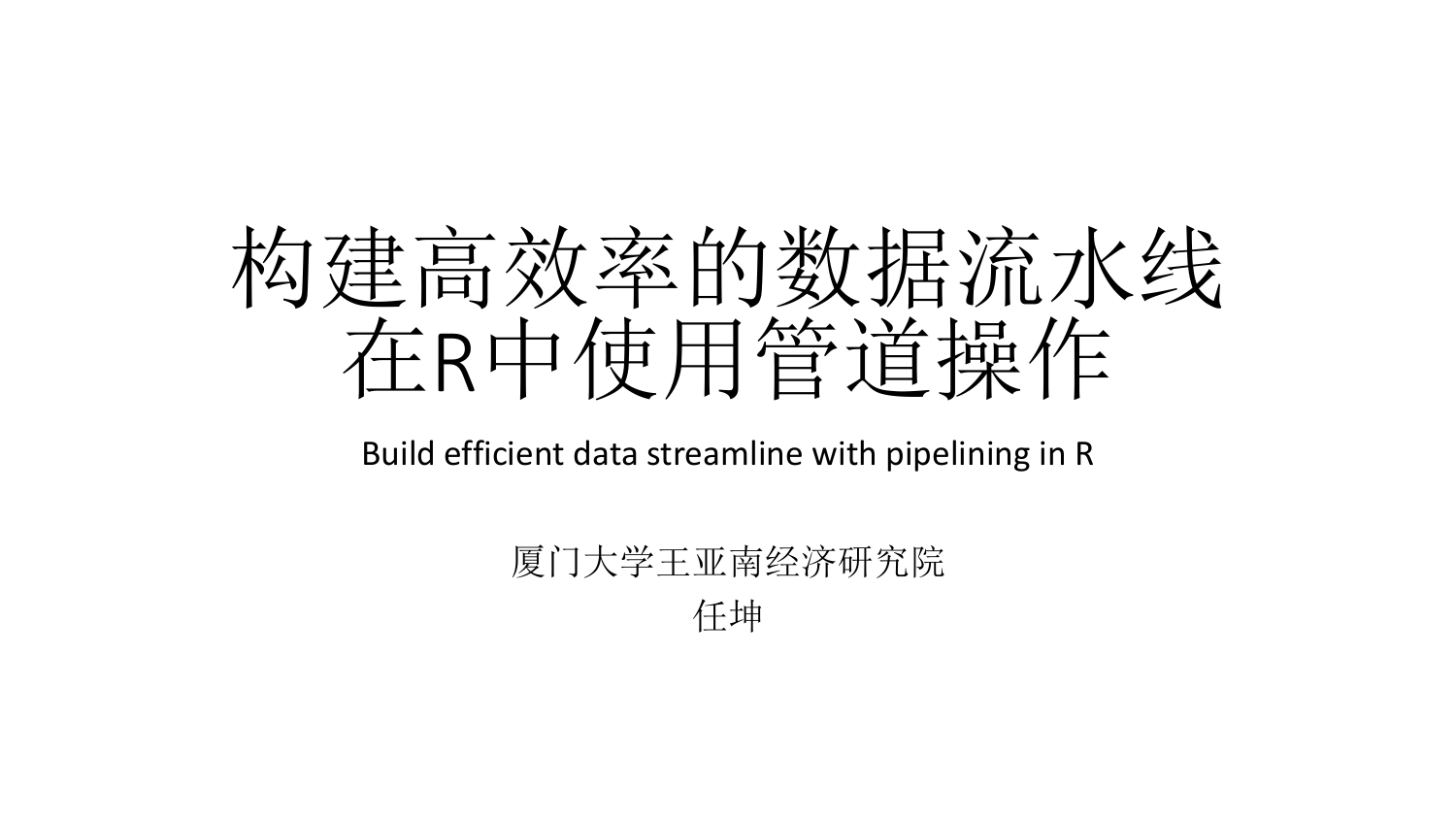例子

- 1. 生成10000个随机数服从均值为10、标准差为1的正态分布
- 2. 从中取出一个大小为100、不放回的样本
- 3. 对每个数字取对数
- 4. 对序列计算差分
- 5. 用红色线段绘制图像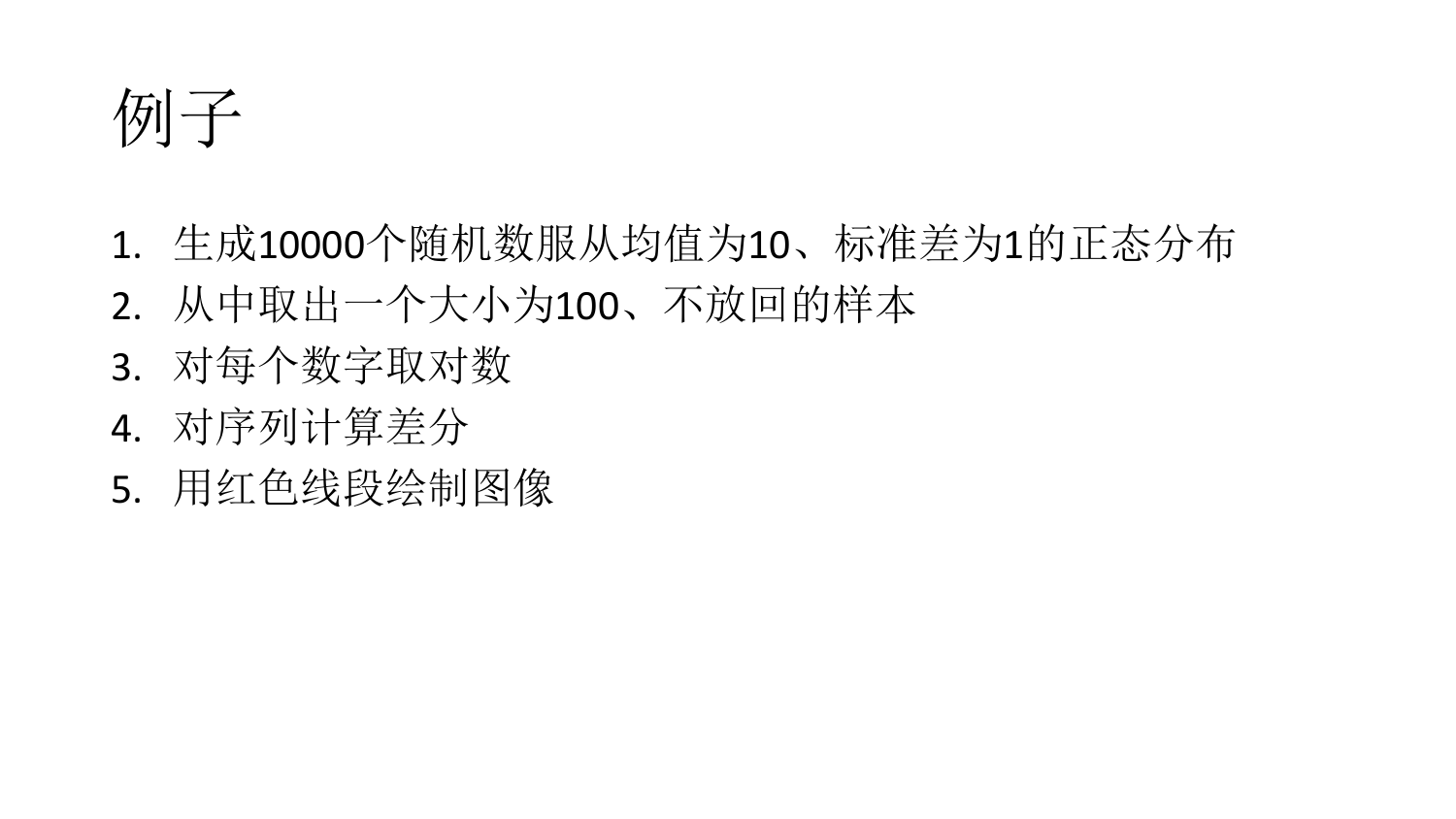例子

- 1. rnorm
- 2. sample
- 3. log
- 4. diff
- 5. plot

plot(diff(log(sample(rnorm(10000,mean=10,sd=1),size= 100,replace=FALSE))),col="red",type="l")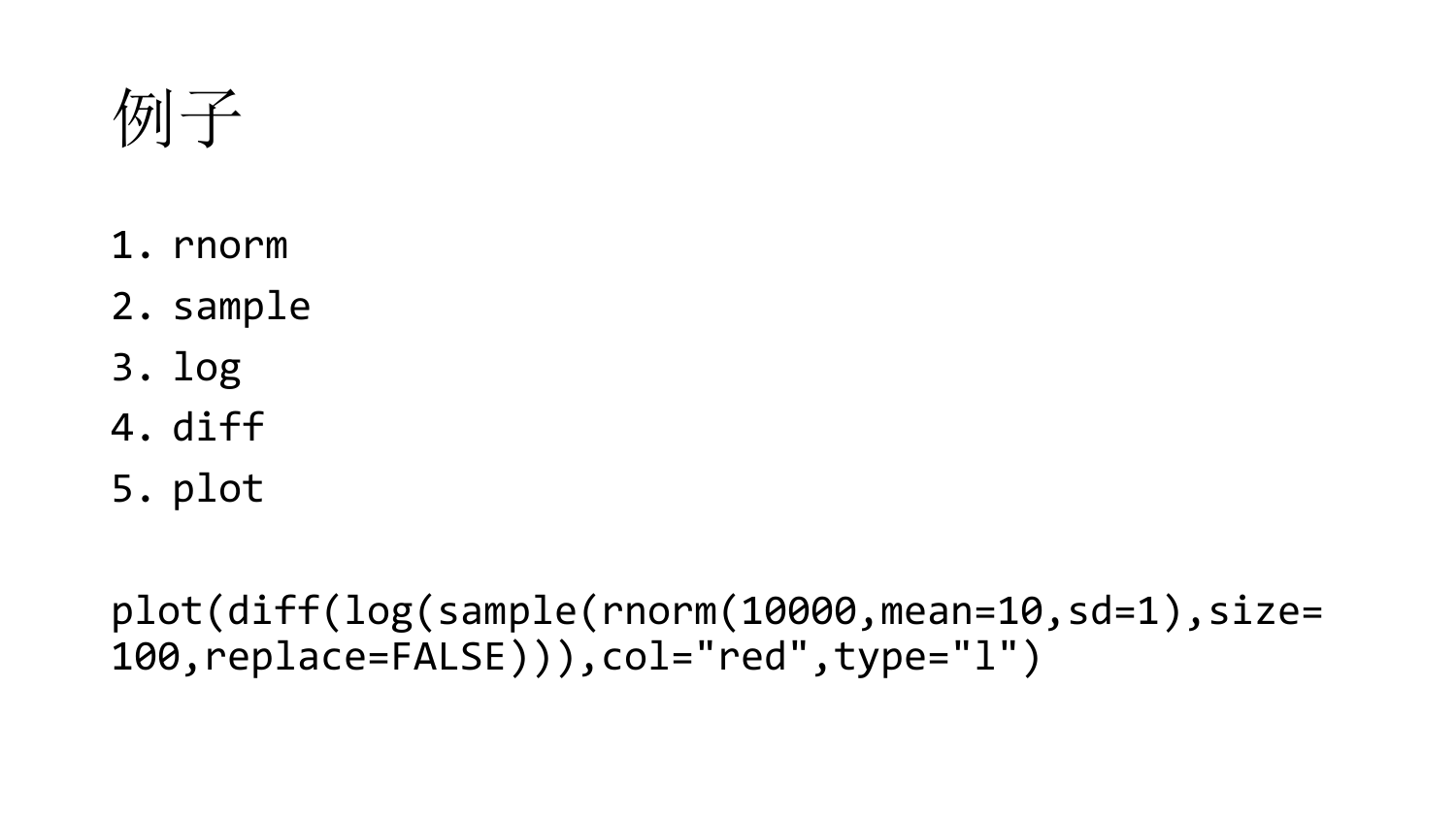传统写法的弊端

plot(diff(log(sample(rnorm(10000,mean=10,sd=1),size= 100,replace=FALSE))),col="red",type="l")



不易维护

- 无法轻易增减操作步骤
- 修改流程容易出现错误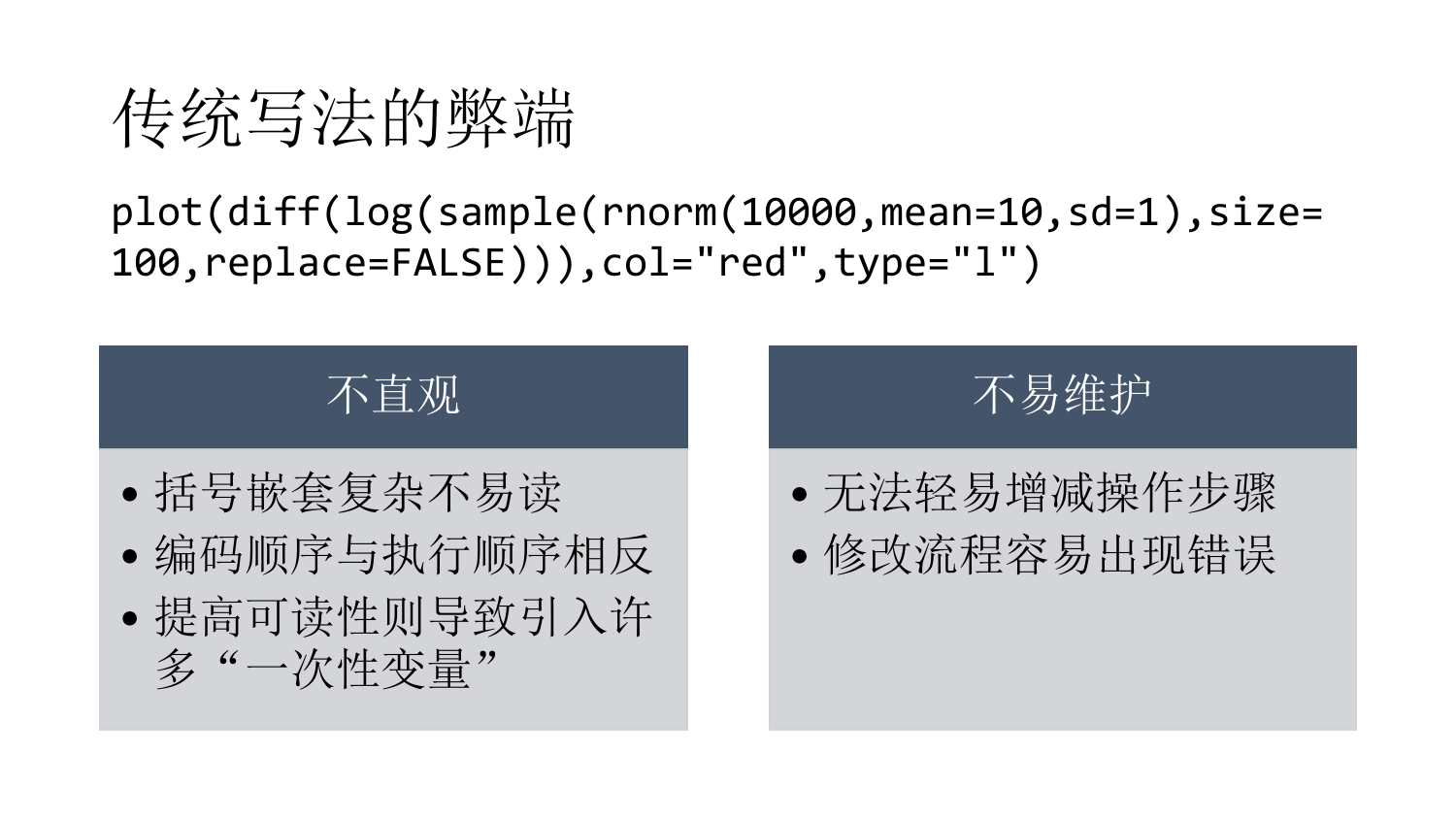#### 传统写法的弊端

 $x$  <-  $rnorm(10000,mean=10, sd=1)$ xs <- sample(x,100,replace=FALSE) dl  $\leftarrow$  diff $(log(xs))$ plot(dl,col="red",type="l")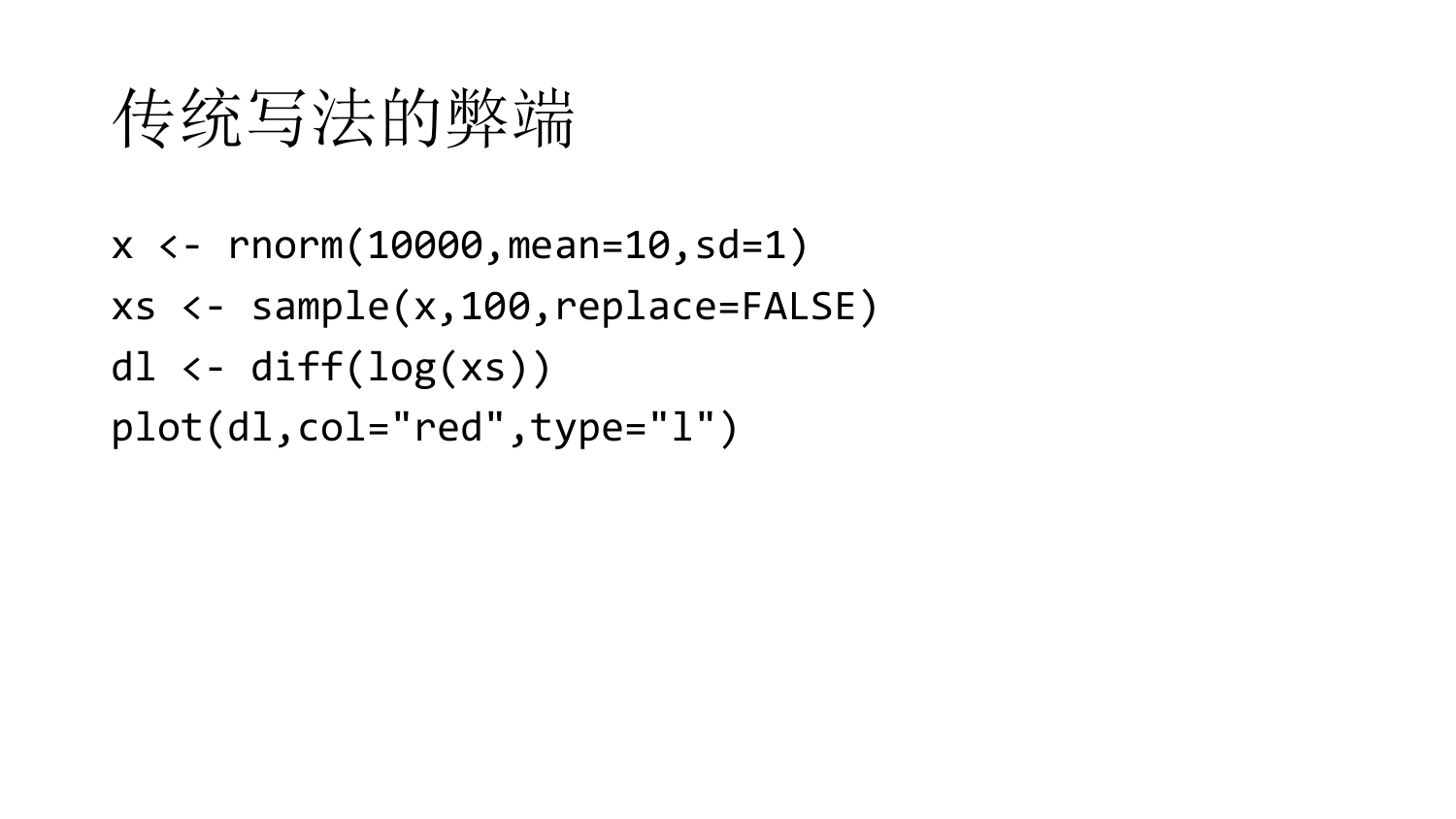# 其他编程语言如何解决此问题?

- JavaScript
- C#
- F#
- $\bullet$  …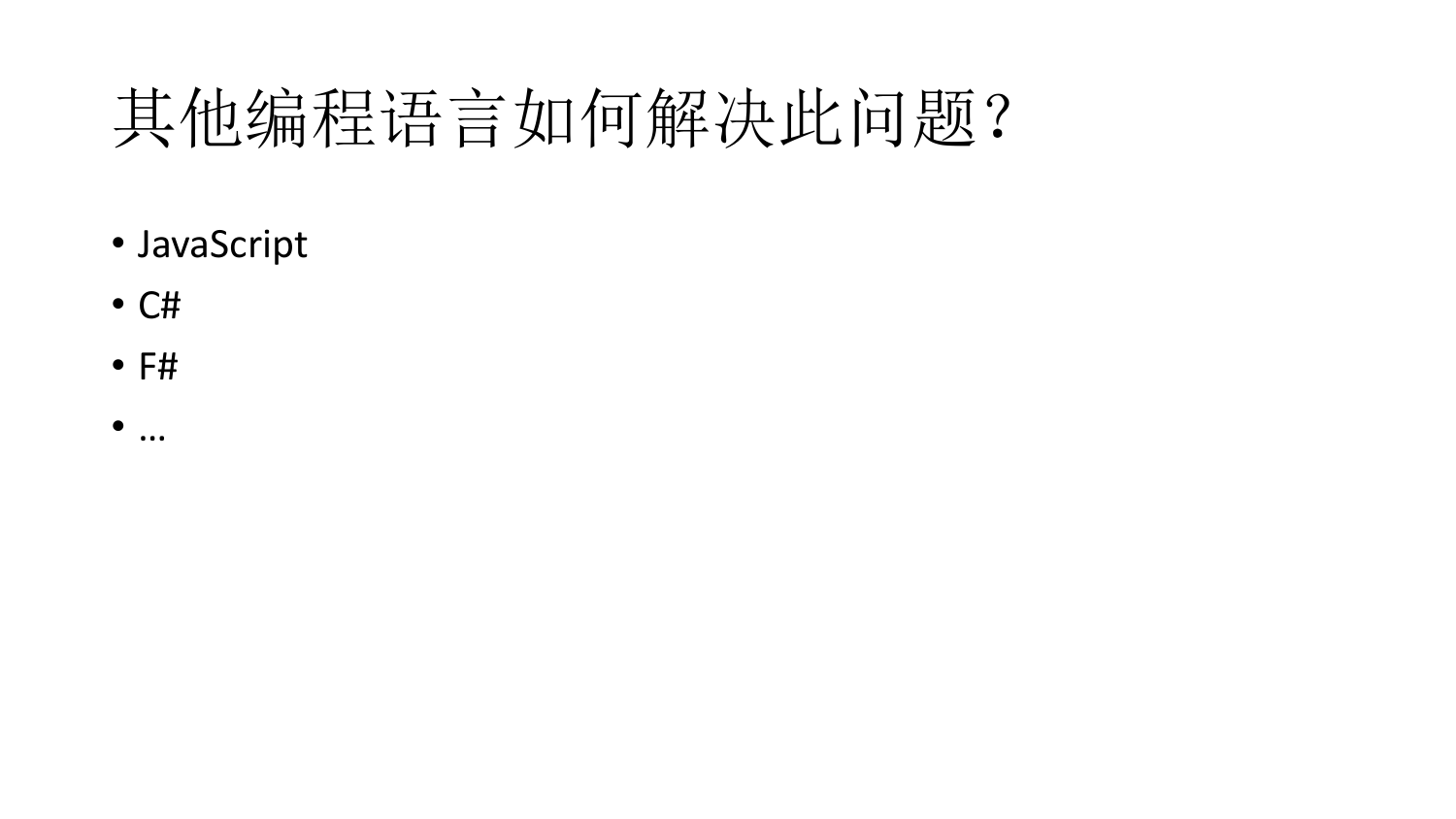#### JavaScript: Method Chaining in jQuery

 $$('#my-div')$ .css('background', 'blue') .height(100) .fadeIn(200);

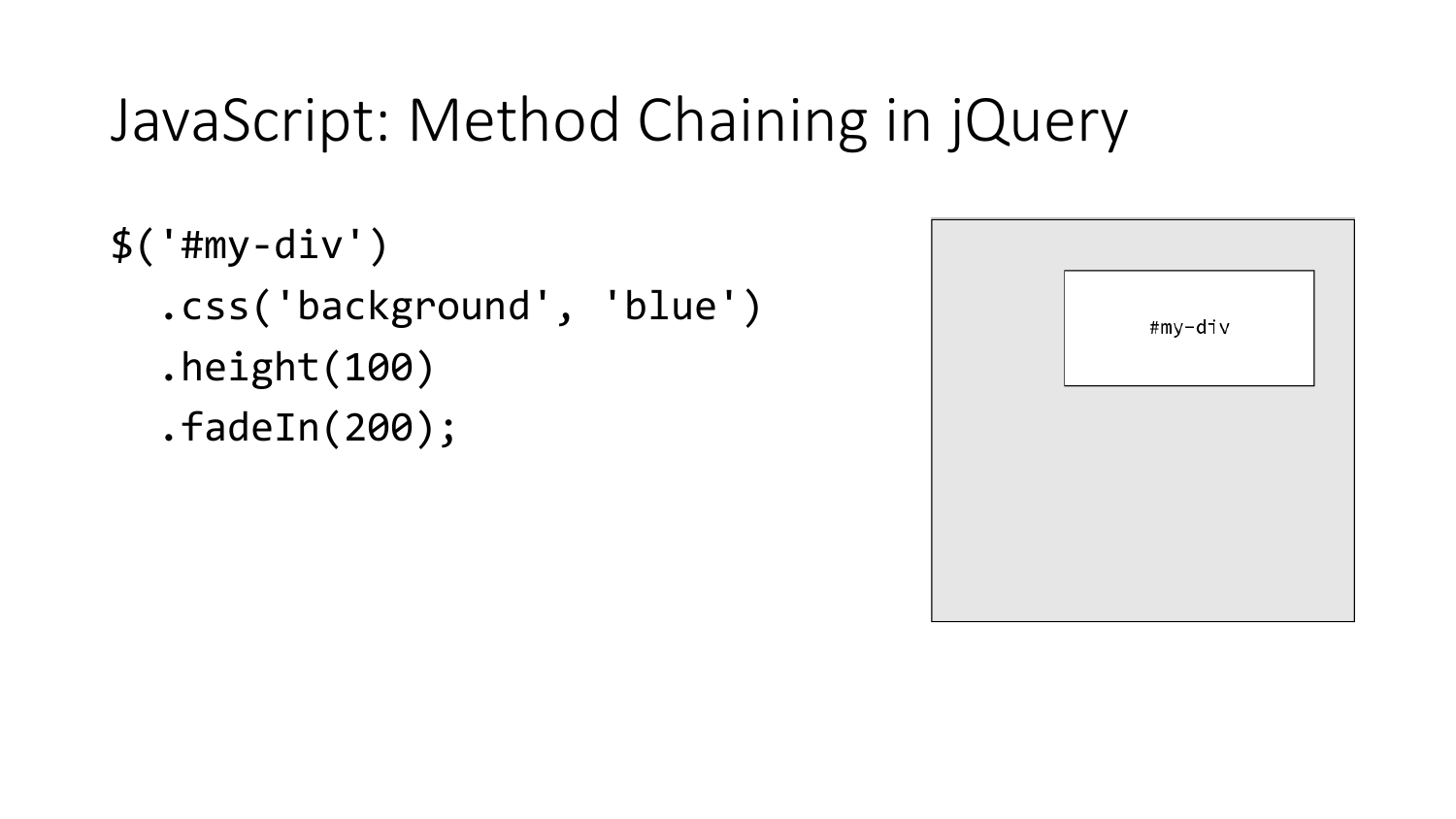#### C#: Lambda expression + LINQ

```
class Person
{
  public string FirstName;
  public string LastName;
  public DateTime BirthDate;
  public string Occupation;
  public Person Spouse;
  public List<Person> Children;
}
```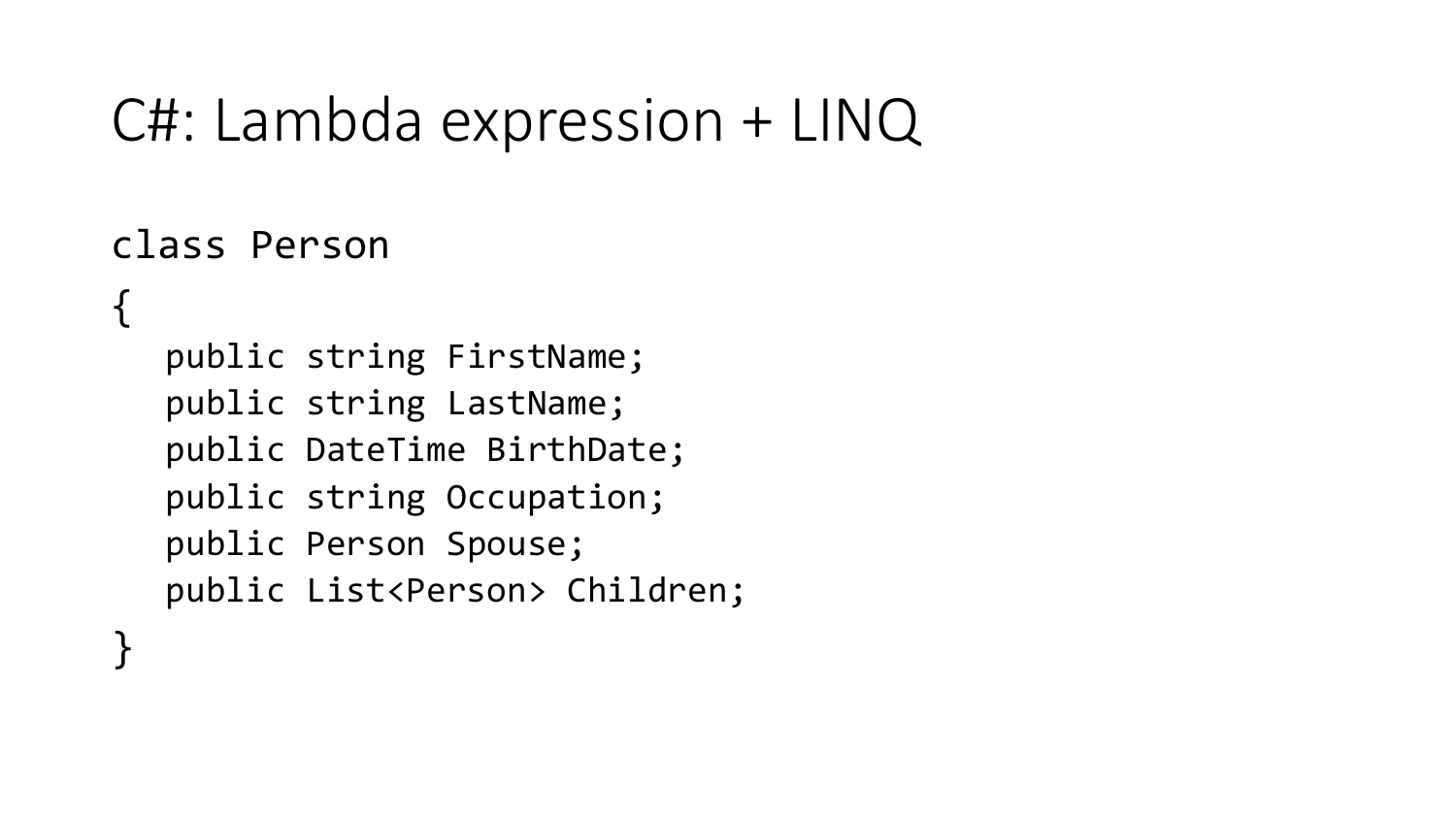#### C#: Lambda expression + LINQ

```
var persons = new List<Person>();
// ... load some data ...
var avgAge = persons
    .Where(p \Rightarrow p.LastName == "Smiths")
    .Where(p \Rightarrow p. Spouse.BirthDate < new DateTime(1990, 1, 1))
    .OrderByDescending(p => p.Children.Count)
    .Take(5)
    .SelectMany(p => p.Children)
    .OrderBy(p \Rightarrow p.BirthDate)
    .Take(6)
    .Average(p \Rightarrow (DateTime.Now - p.BirthDate).TotalDays / 365.0);
```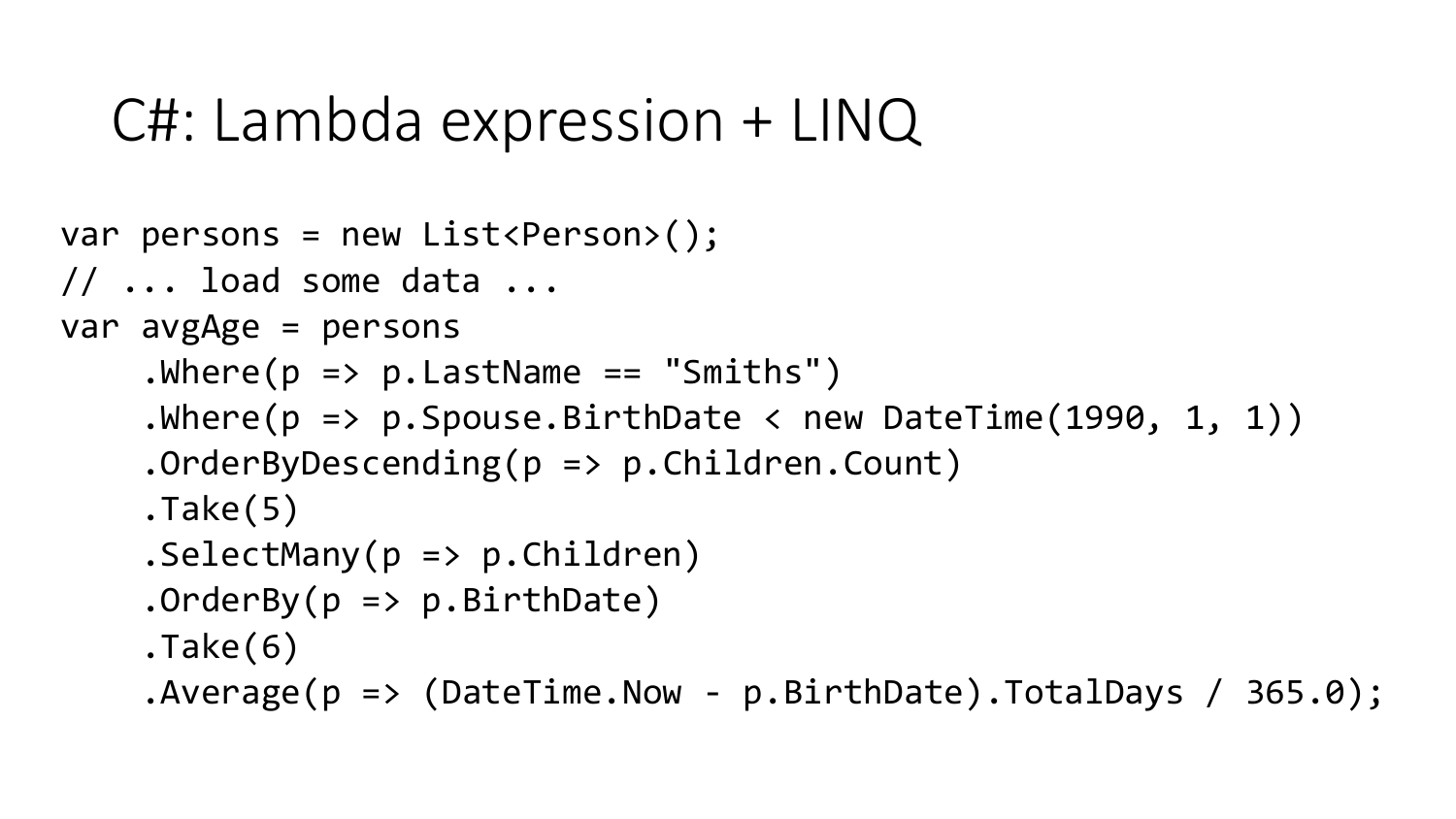# F#: Pipeline operator |>

let  $\vert x \rangle$  x f = f x

let add 
$$
x
$$
  $y = x + y$ 

\nlet multiply  $x$   $y = x * y$ 

\nlet show  $x = print + x$ 

#### 10

- $\vert$  > add 3
- |> multiply 2
- |> show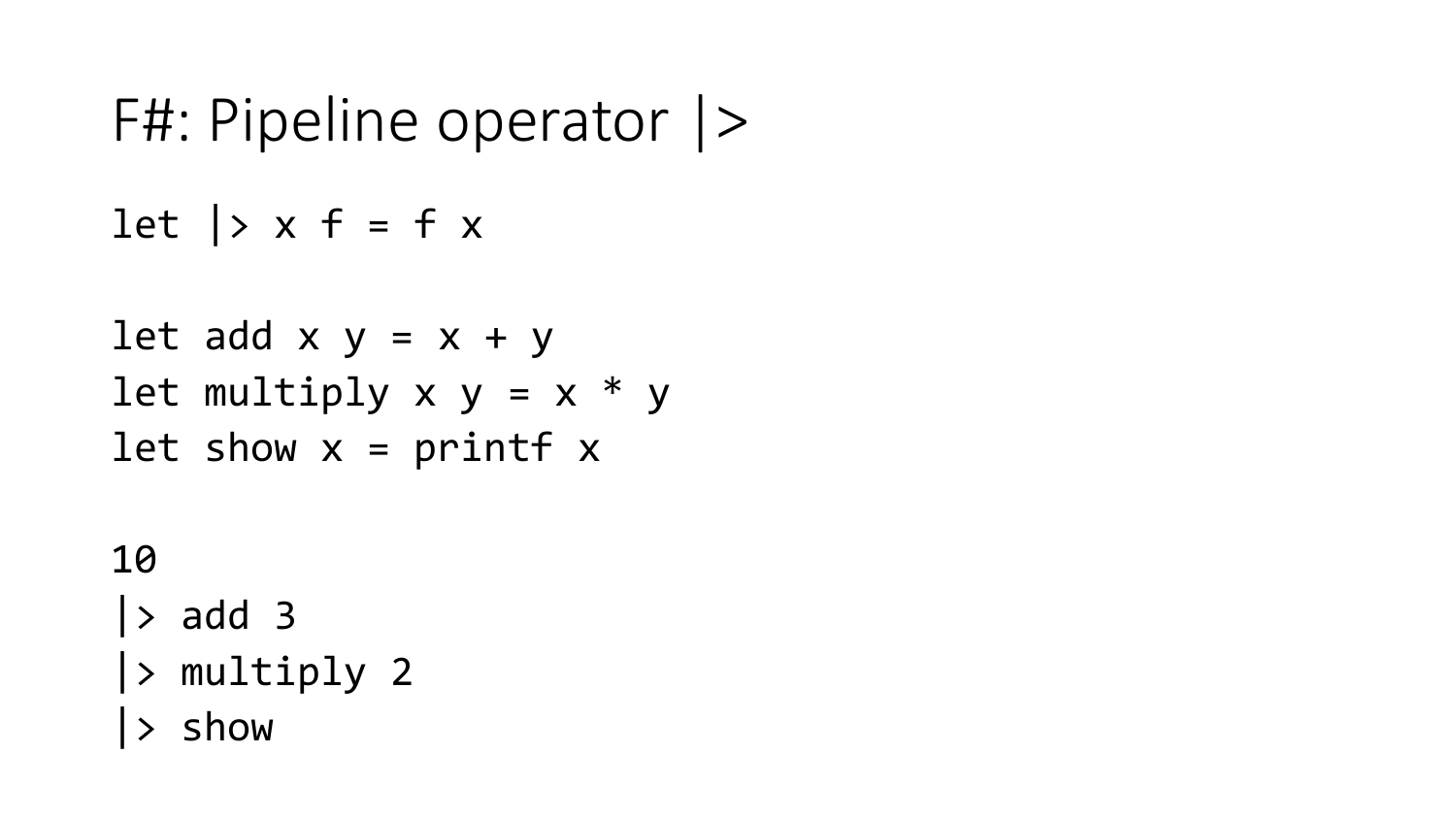#### F#: Pipeline operator |>

```
type Person =
    { FirstName : string
      LastName : string
      BirthDate : DateTime }
let persons = // ... load some data ...
let avgAge =
    persons 
    |> List.filter(fun p -> p.LastName = "Smiths")
    |> List.filter(fun p -> p.BirthDate < DateTime(1990,1,1))
    |> List.averageBy(fun p -> (DateTime.Now - p.BirthDate).TotalDays / 365.0)
```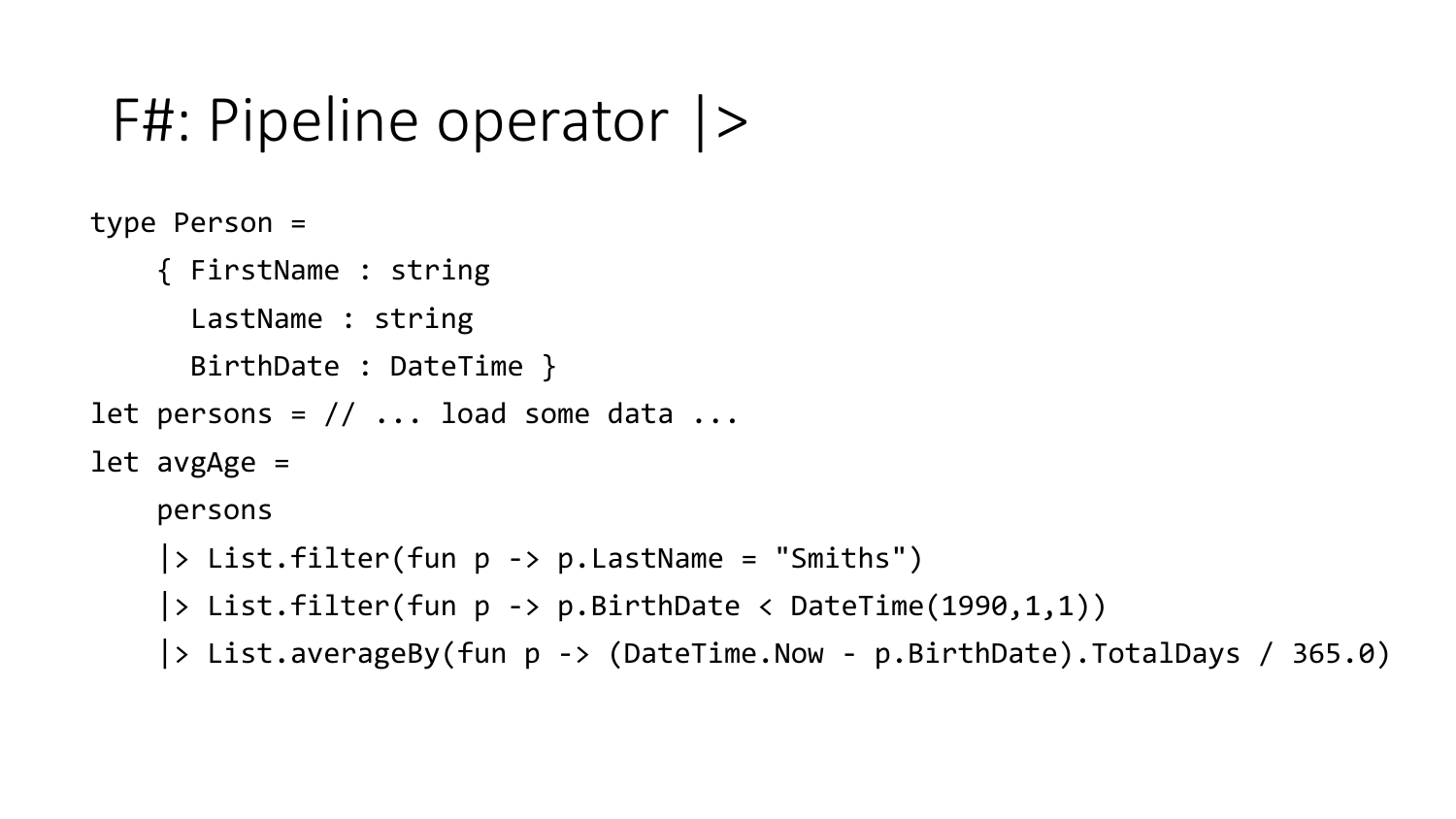## 串联或者管道操作的优势



- 
- 编码顺序与执行顺序相同 • 避免引入过多"一次性变

量"

易维护

- 可以轻易增减操作步骤
- 修改流程不易出现错误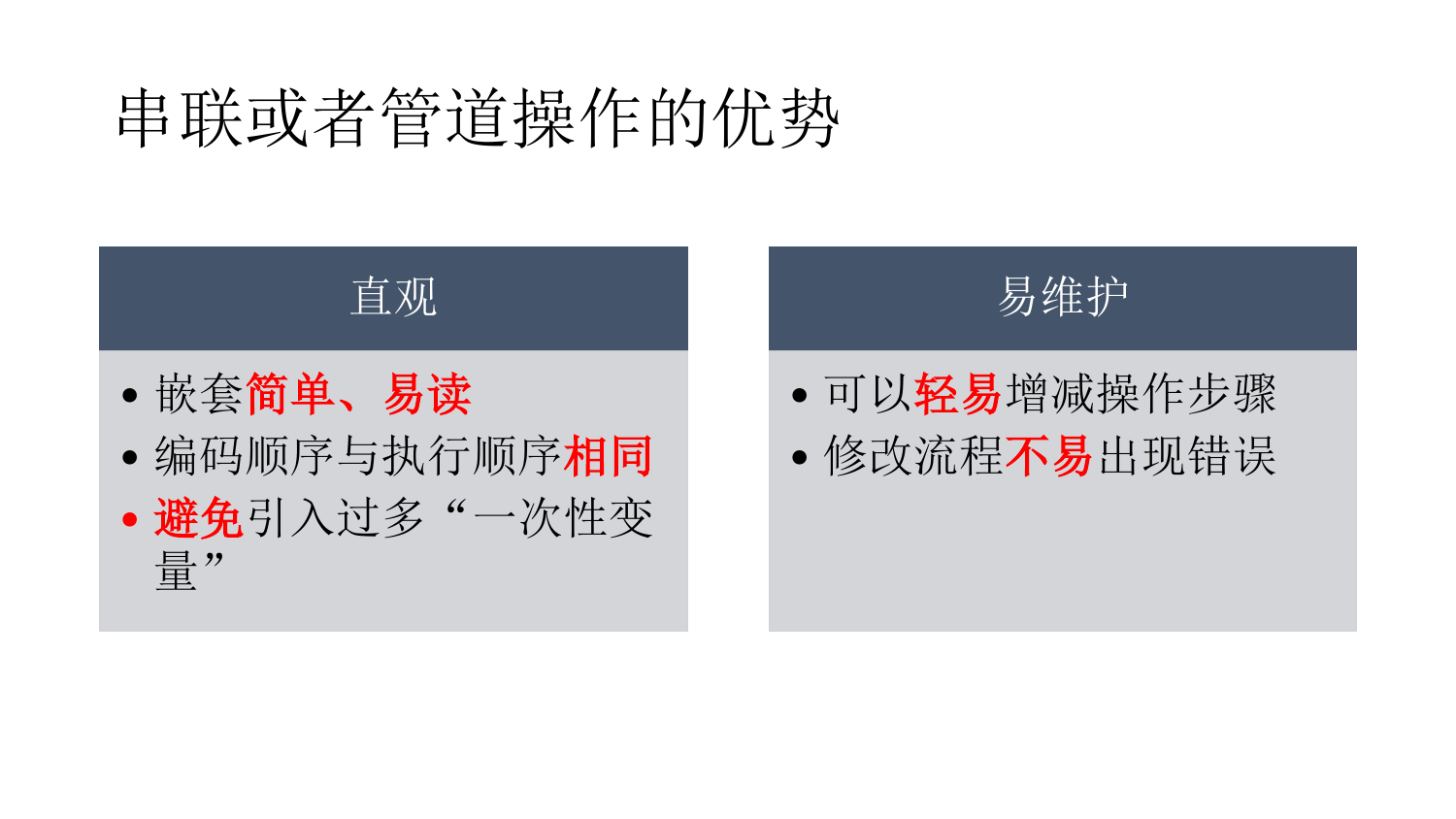#### R中的管道操作符(magrittr::%>%)

```
rnorm(10000,mean=10,sd=1) %>%
 sample(size=100,replace=FALSE) %>%
 log %>%
 diff %>%
 plot(col="red",type="l")
```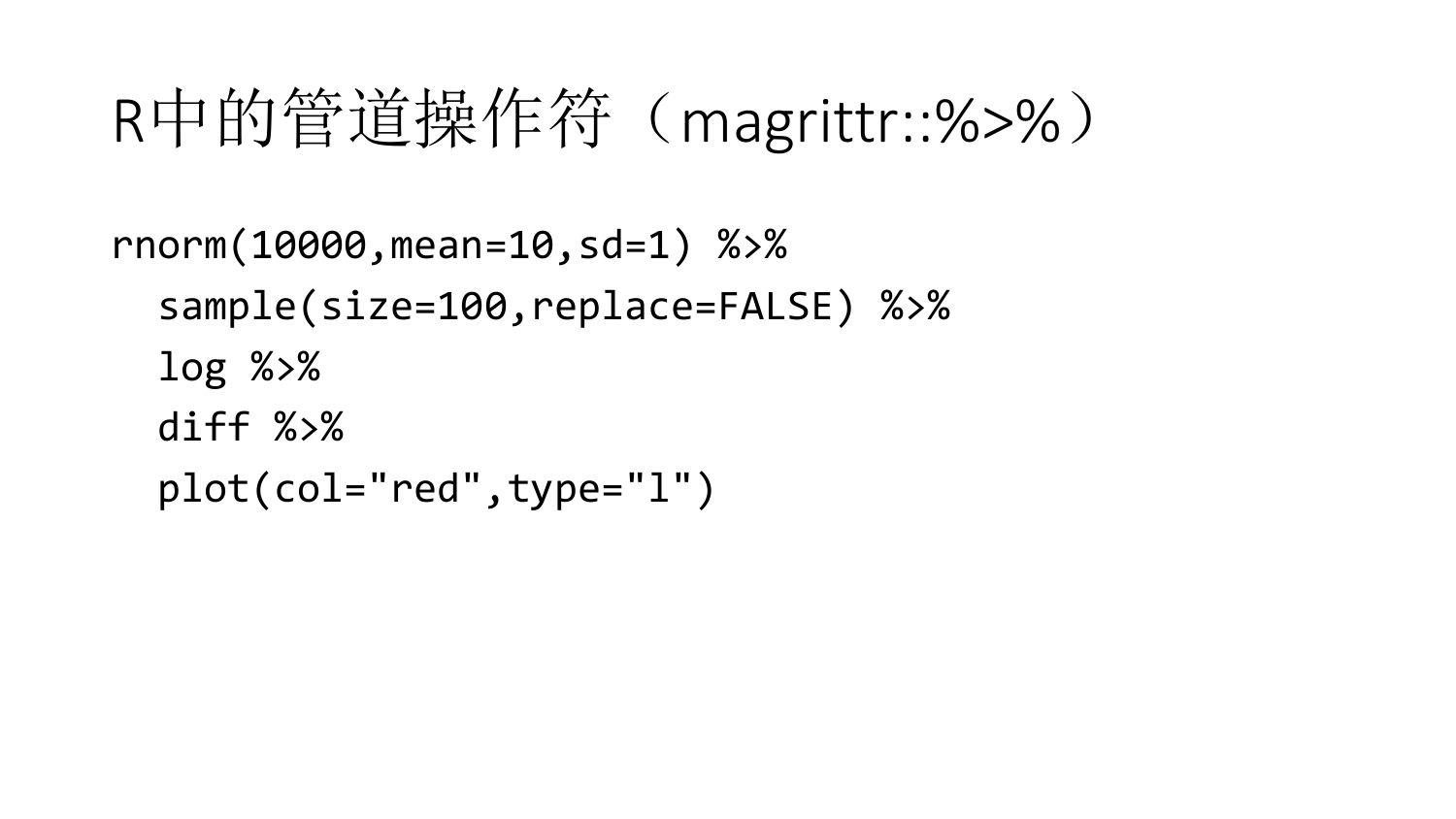## R中的管道操作符(dplyr::%.%)

```
hflights %.%
```

```
mutate(Speed=Distance/ActualElapsedTime) %.%
group_by(UniqueCarrier) %.%
summarize(n=length(Speed),
  speed.mean=mean(Speed,na.rm = T),
  speed.median=median(Speed,na.rm=T),
  speed.sd=sd(Speed,na.rm=T)) %.%
mutate(speed.ssd=speed.mean/speed.sd) %.%
arrange(desc(speed.ssd))
```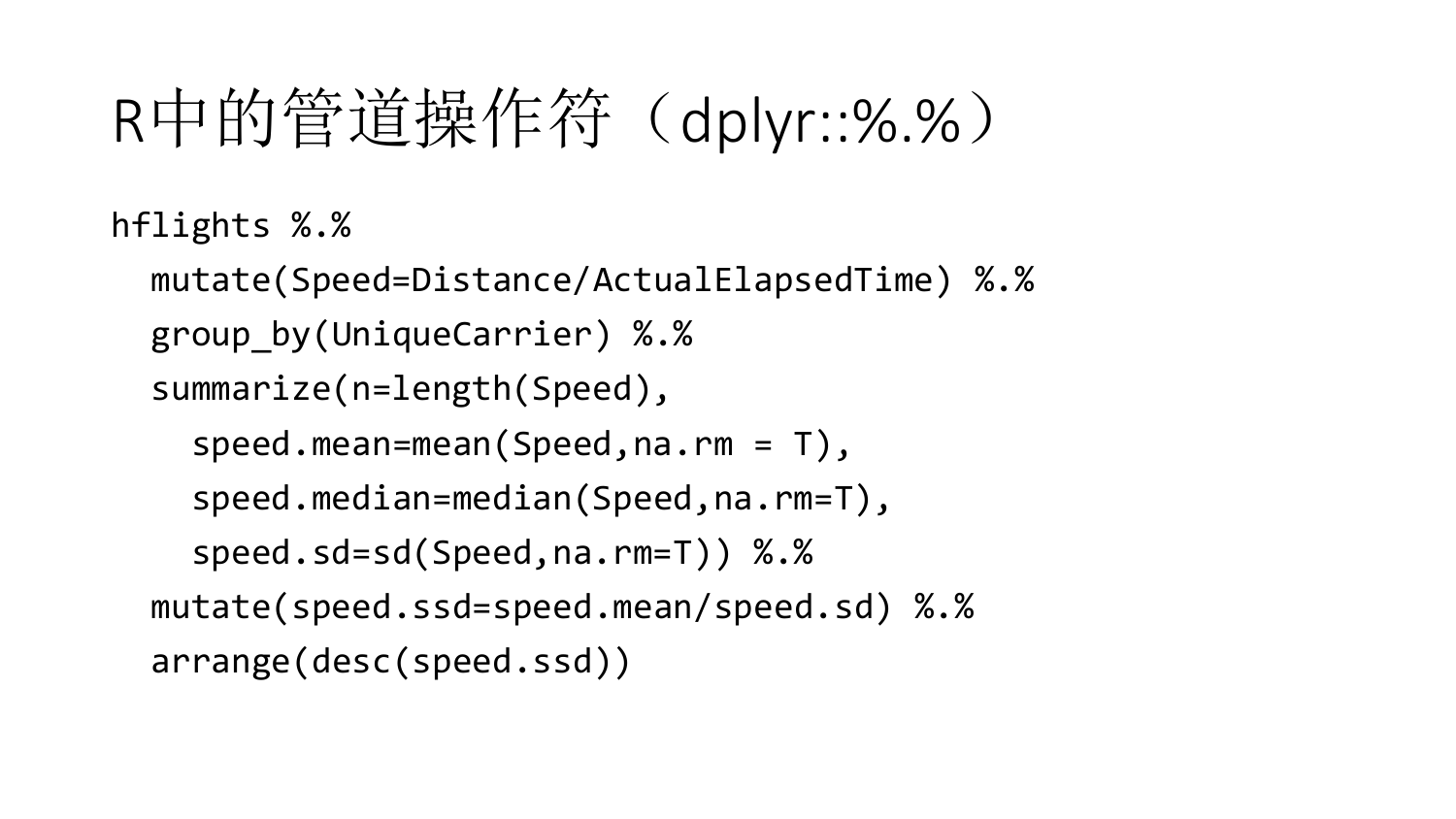#### R中的管道操作符(magrittr+dplyr)

iris %>% filter(Species == "virginica") %>% select(-Species) %>% colMeans

```
iris %>%
 filter(., Species == "virginica") %>%
 select(., -Species) %>%
  colMeans
```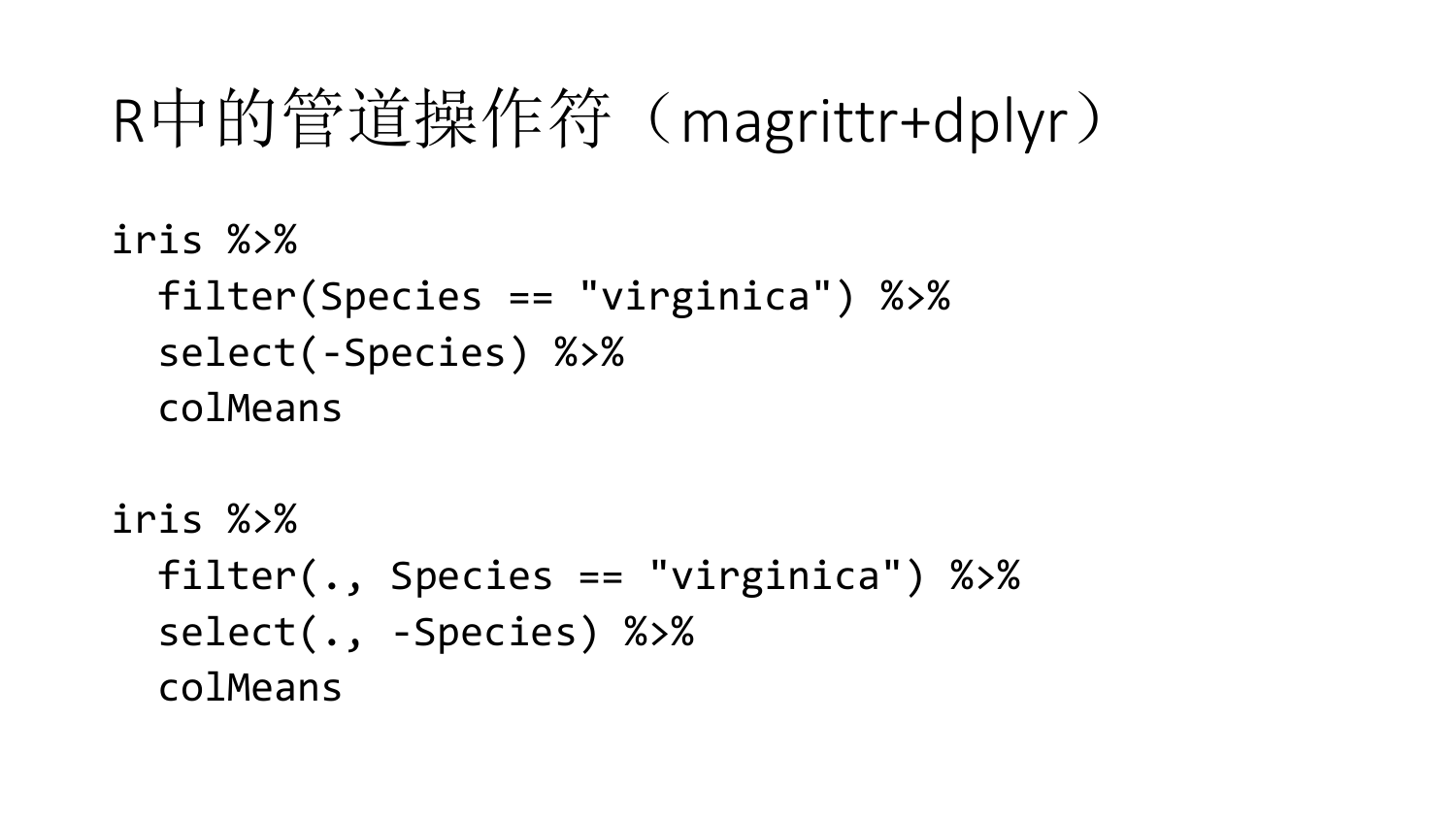#### 存在的问题

- 试图统一不同种类的管道操作
	- 传递到函数的第一个参数
	- 传递到特定符号(例如".")
- 造成的问题
	- 必须分析、猜测用户试图使用哪种管道操作
	- 然后才能决定采用何种表达式变换和解析
	- 对下面的表达式无法适用:

rnorm(100) %>%

```
sample(.,length(.)*0.2,FALSE) %>%
plot(.,main=sprintf("length: %d",length(.)))
```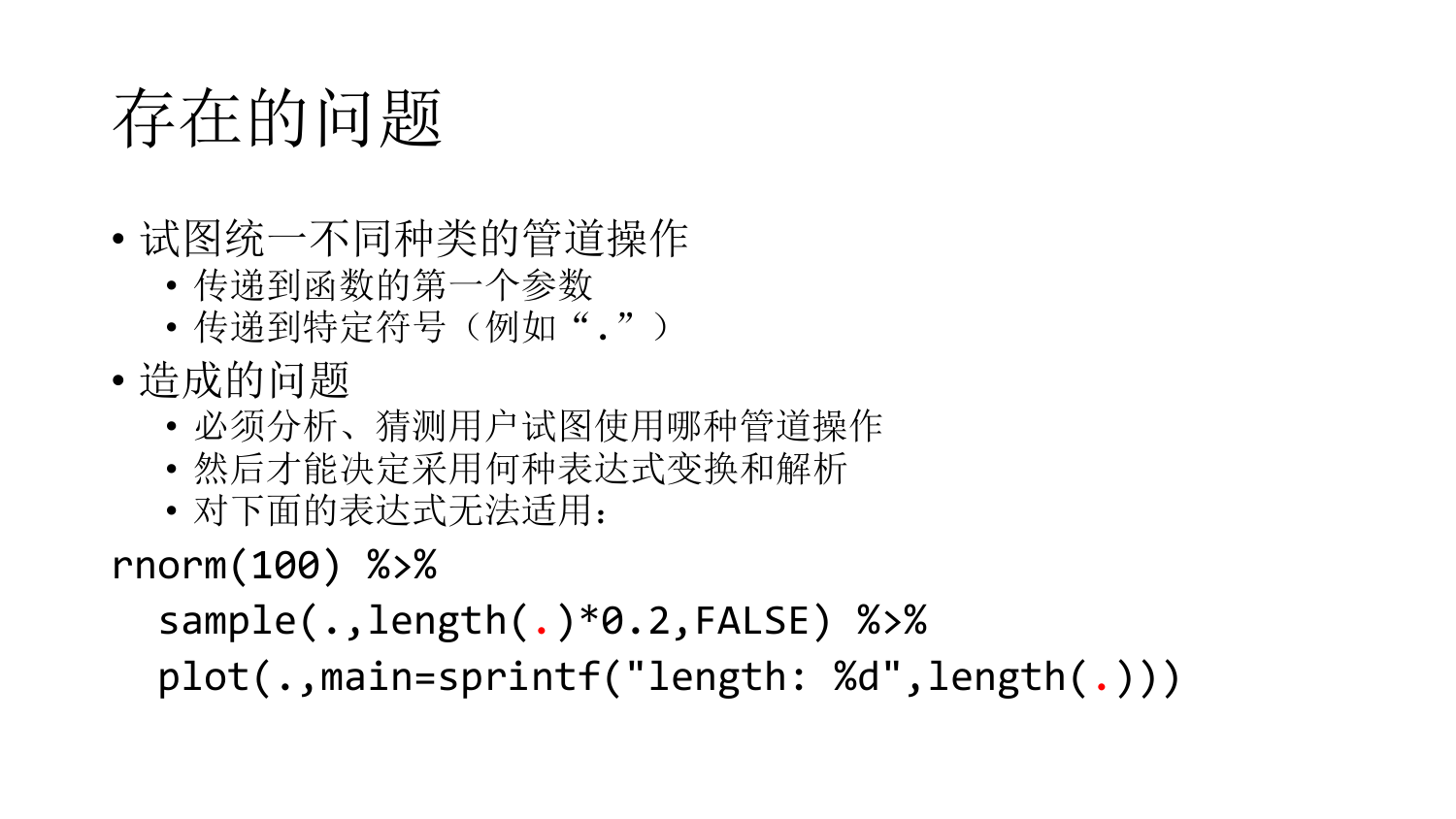# pipeR: 在R中定义3种管道操作符

- 管道操作符的本质
- 在R中进行3种管道操作
	- %>%: 将结果输送到函数的第一个参数
	- %>>%: 将结果输送到表达式中的"."符号
	- %|>%: 将结果输送给 lambda 表达式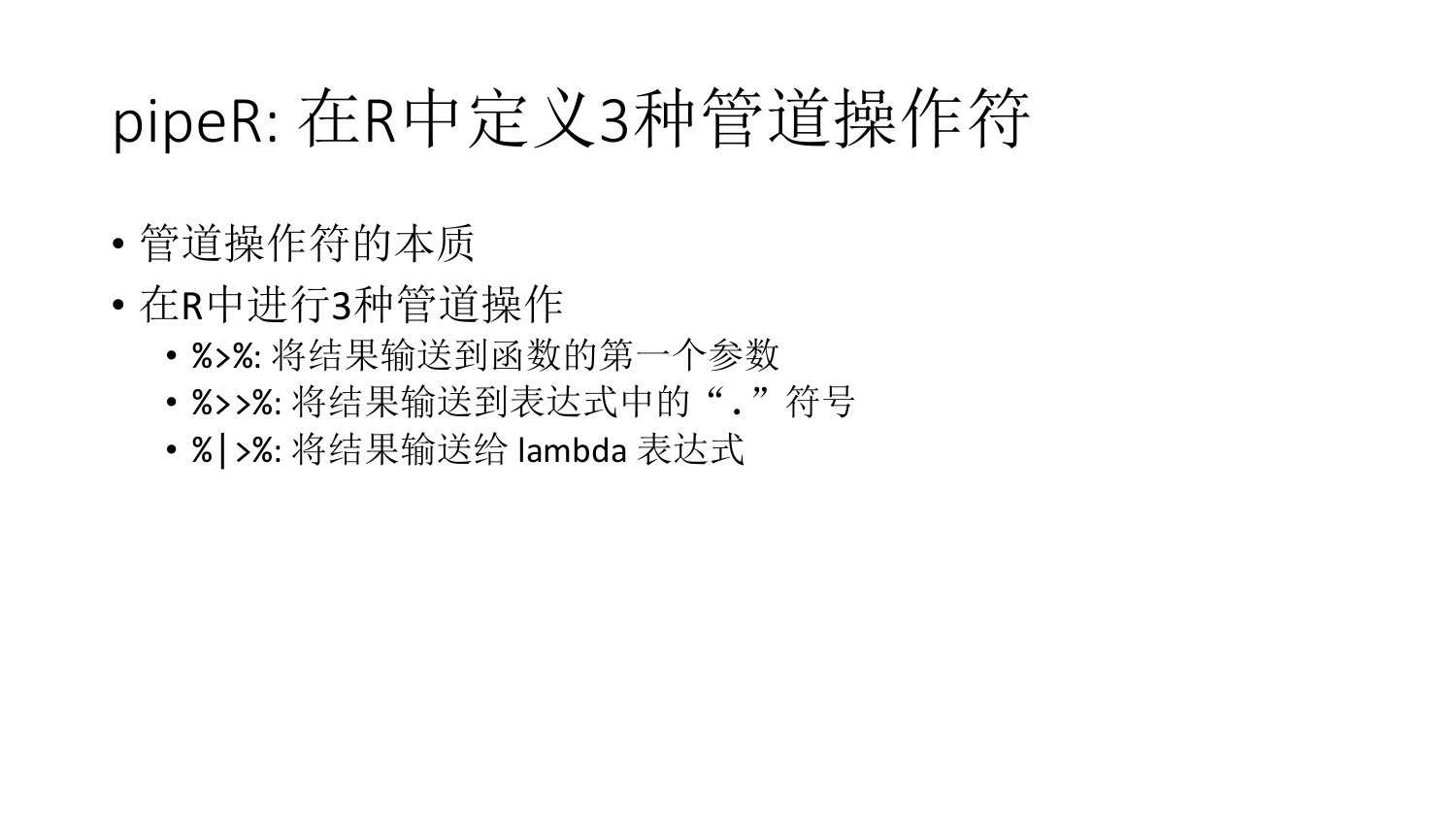## R编程知识回顾: 自定义符号

```
^{\circ}%^ ^{\prime}%^{\circ} <- function(from,to) {
  cat(paste(from,"smiles to",to))
}
```

```
> "Ken" %^ ^% "Jenny"
Ken smiles to Jenny
```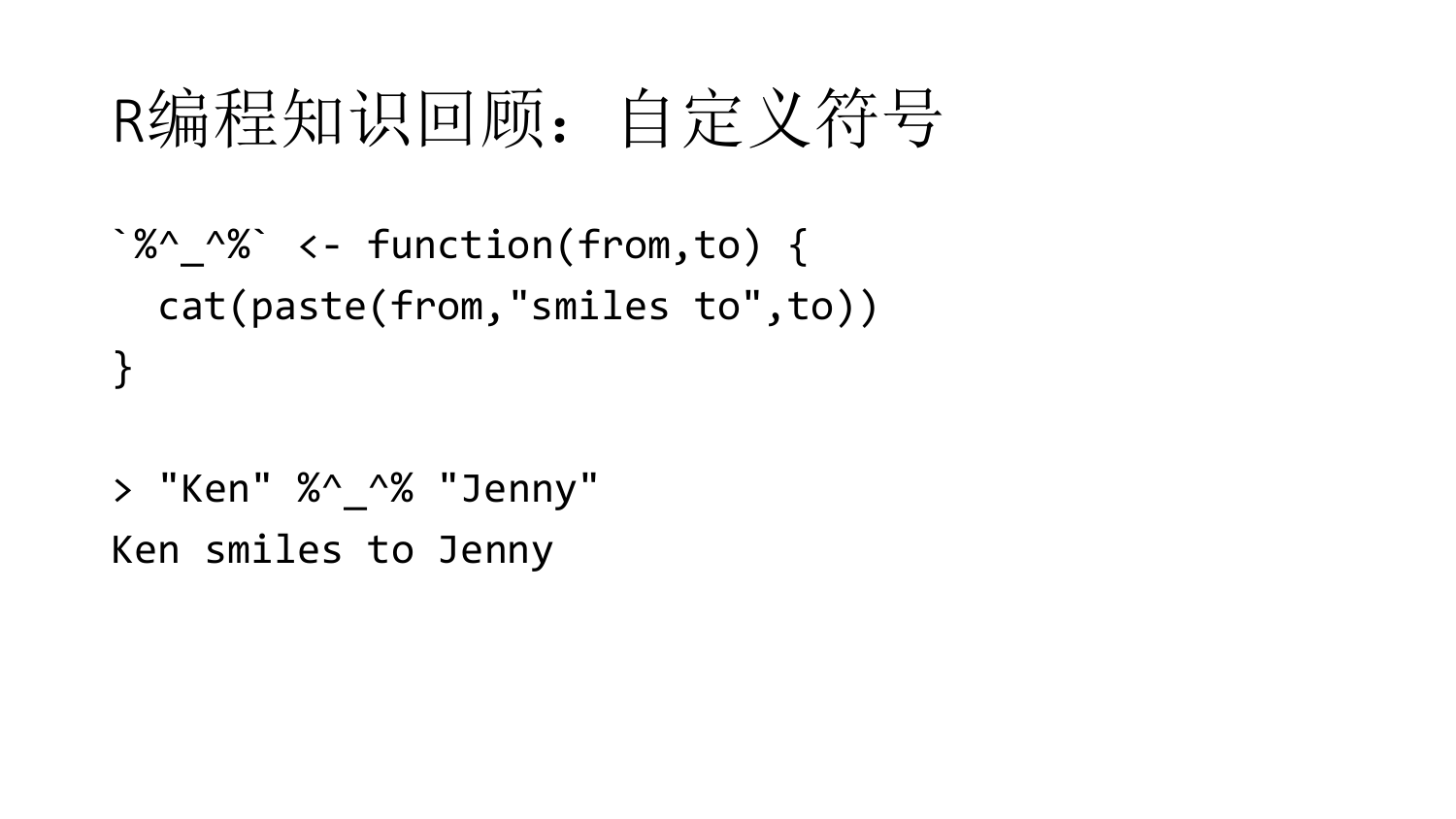# R编程知识回顾:表达式对象(Expression)

- > expr1 <- expression(1+1)
- > expr1
- $expression(1 + 1)$
- > eval(expr1)
- $\lceil 1 \rceil$  2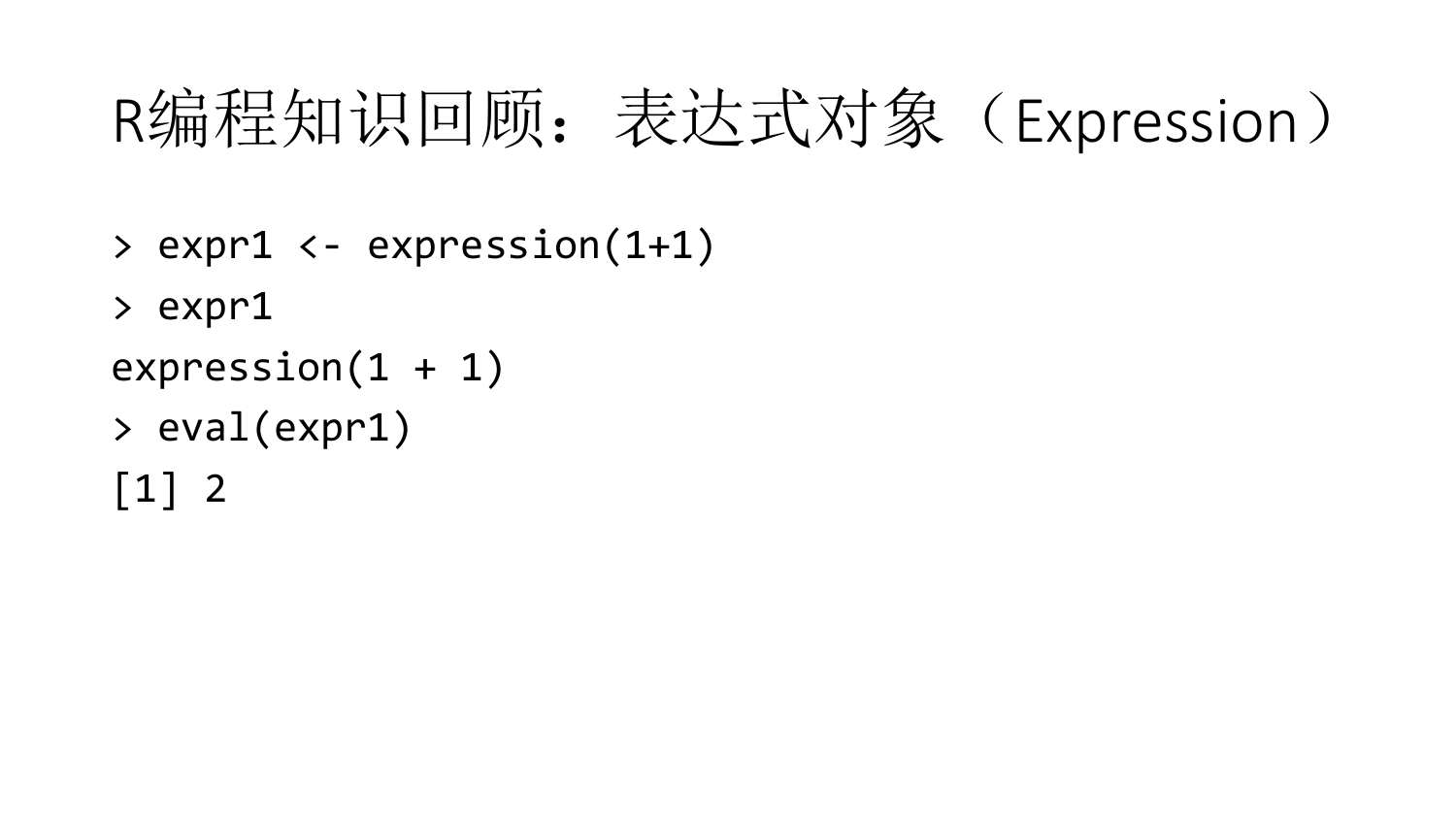## R编程知识回顾: 环境 (Environment)

- $> x < -2$
- $> y < -3$
- $>$  env  $<-$  new.env()
- $>$  env\$x  $<-1$
- > eval(expression(x))
- $\lceil 1 \rceil$  2
- > eval(expression(x),envir = env)
- $\lceil 1 \rceil$  1
- > eval(expression(x+y),envir = env)  $\lceil 1 \rceil$  4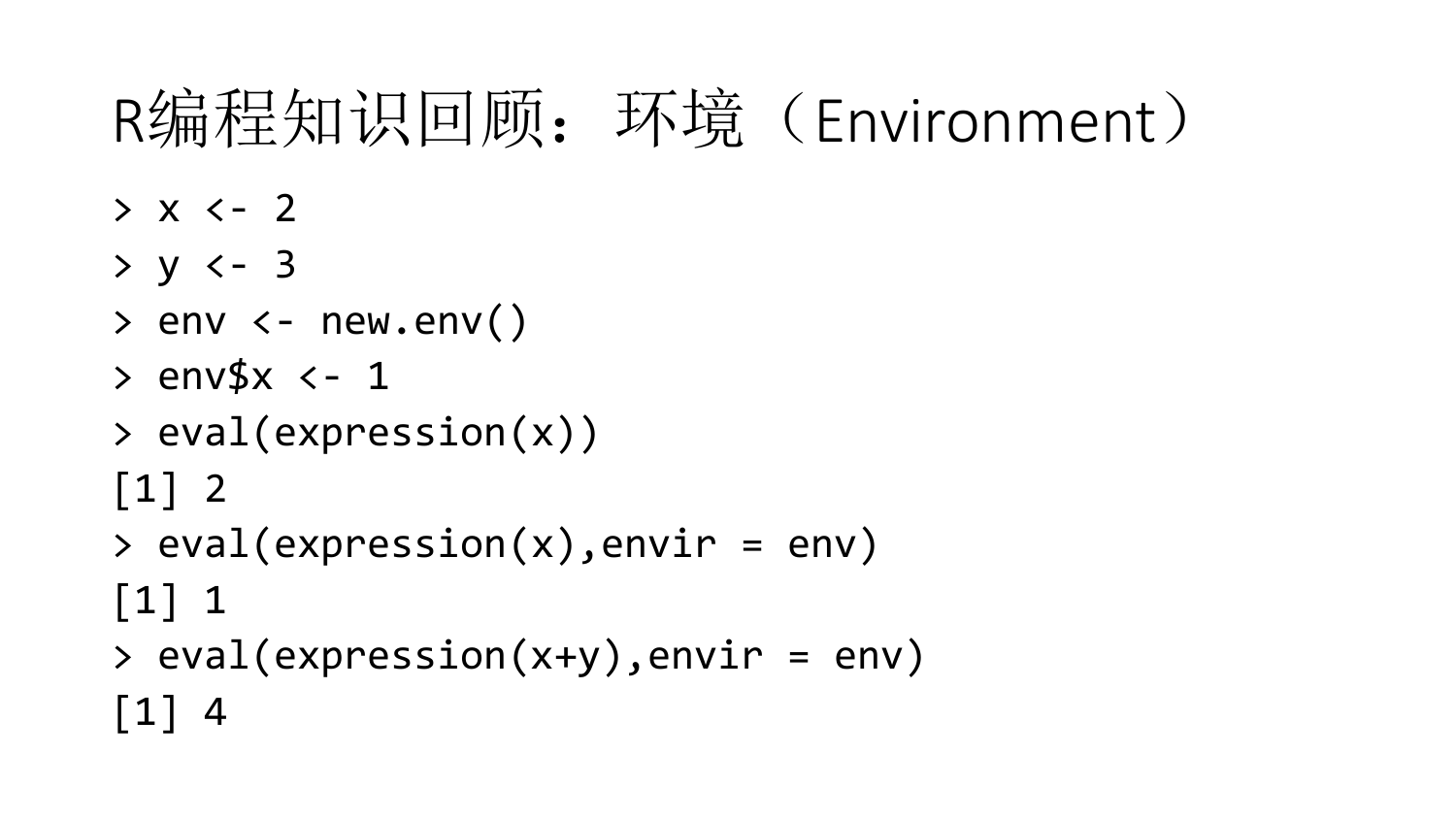#### %>%: 将结果输送到函数的第一个参数

```
^{\circ}%>%^{\circ} <- function(.,fun) {
  . <- substitute(.)
  fun <- as.list(substitute(fun))
  call \leftarrow as.call(c(fun[1],.,fun[-1]))
  eval(call,envir = parent.Fname())}
```

```
rnorm(100) %>% plot
rnorm(100) %>% plot()
rnorm(100) %>% plot(col="red")
rnorm(100) %>% sample(size=100,replace=FALSE) %>% hist
```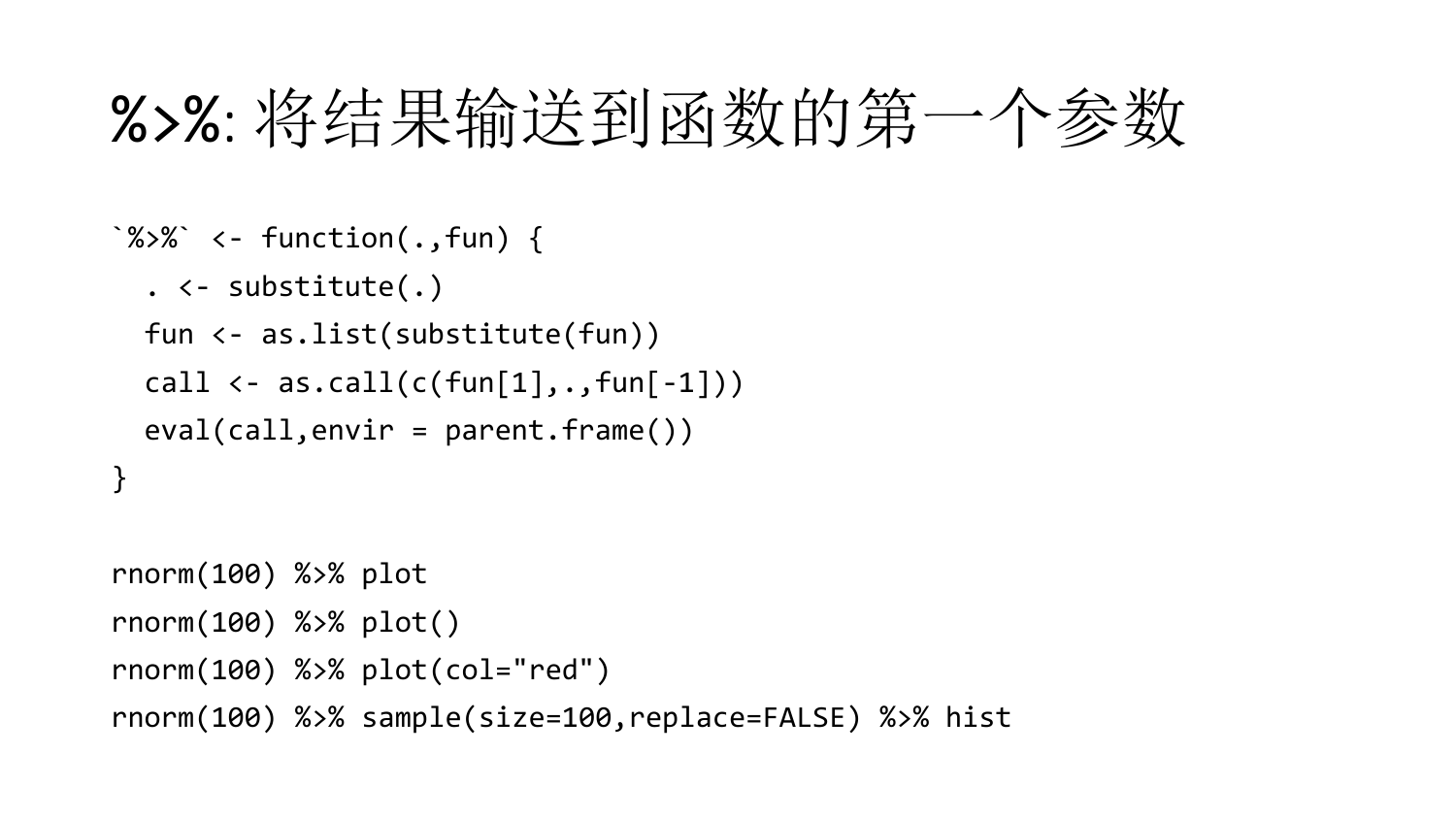#### %>%: 将结果输送到函数的第一个参数

```
rnorm(10000,mean=10,sd=1) %>%
 sample(size=100,replace=FALSE) %>%
 log %>%
 diff %>%
 plot(col="red",type="l")
```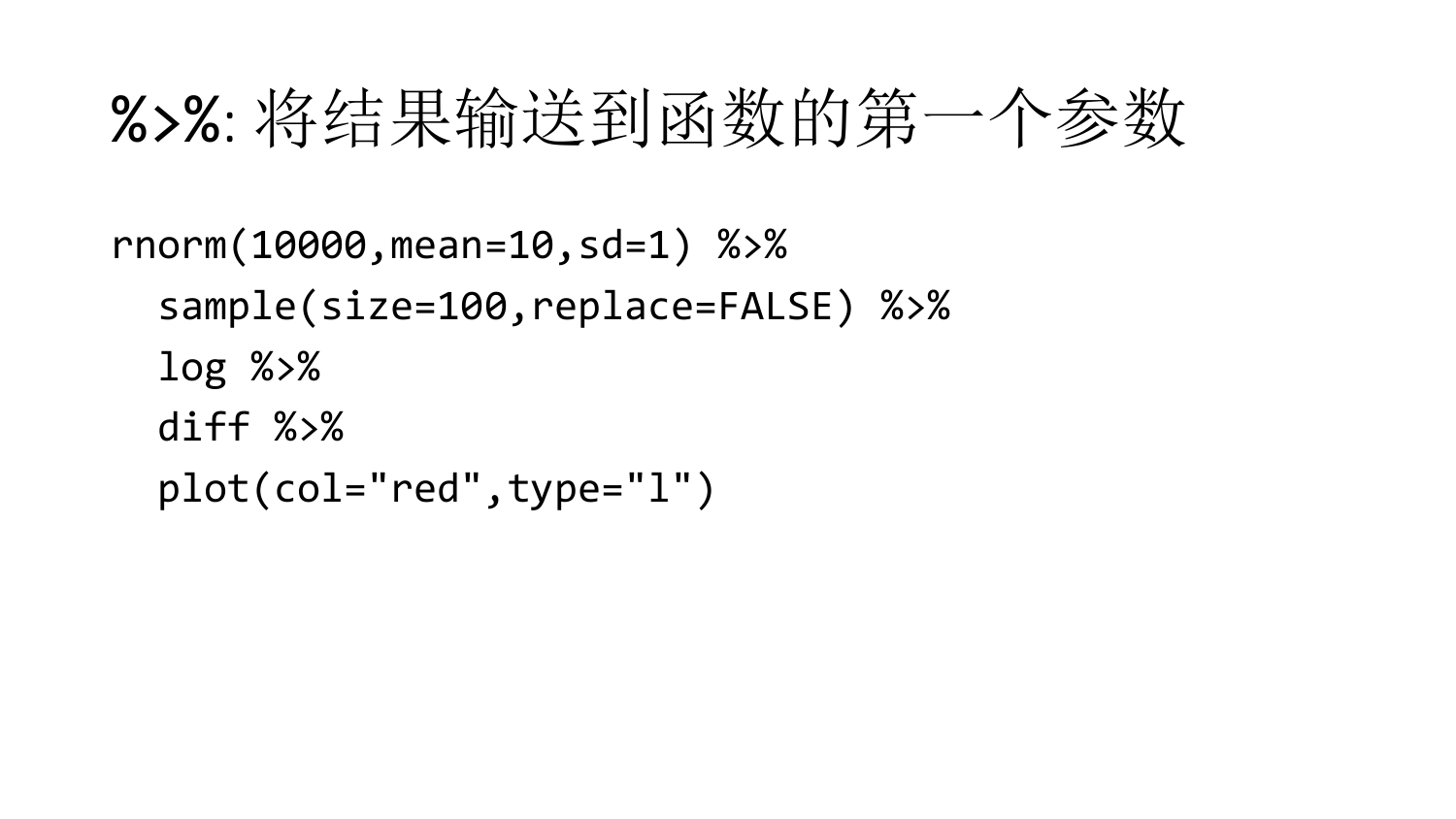#### %>%: 将结果输送到表达式中的"."符号

```
^{\circ}%>>%` <- function(.,expr) {
  env \langle - new.env(parent = parent.frame())
  env$. <- .
  expr <- substitute(expr)
  eval(exp,envir = env)}<br>}
rnorm(100) %>>% plot(.)
rnorm(100) %>>% plot(., col="red")
```

```
rnorm(100) %>>% sample(., size=length(.)*0.5)
mtcars %>>% lm(mpg \sim cyl + disp, data=.) %>% summary
```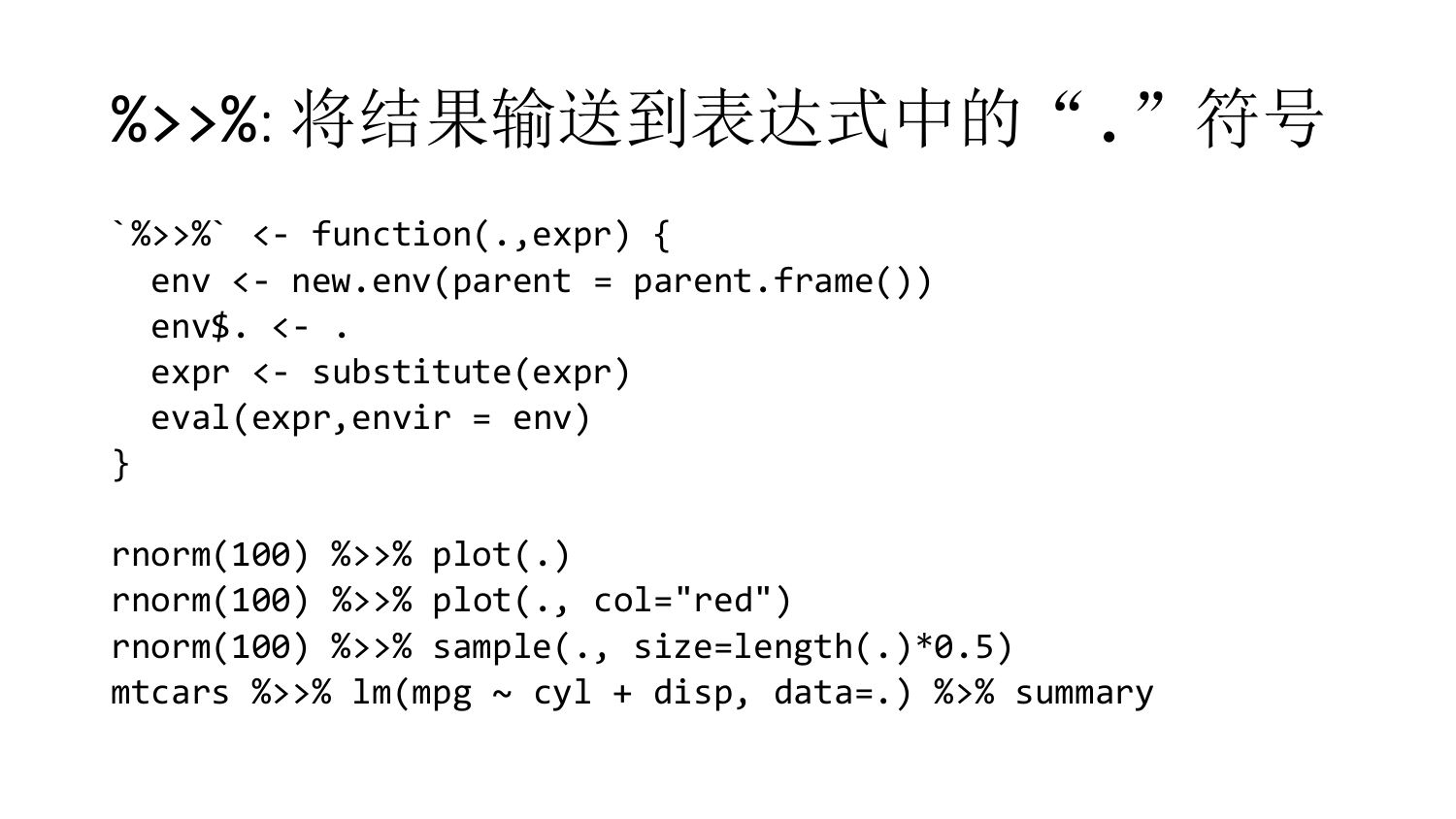## %>%: 将结果输送到表达式中的","符号

rnorm(100) %>>% sample(.,length(.)\*0.2,FALSE) %>>% plot(.,main=sprintf("length: %d",length(.)))

rnorm(100) %>>% { par(mfrow=c(1,2)) hist(.,main="hist") plot(.,col="red",main=sprintf("%d",length(.))) }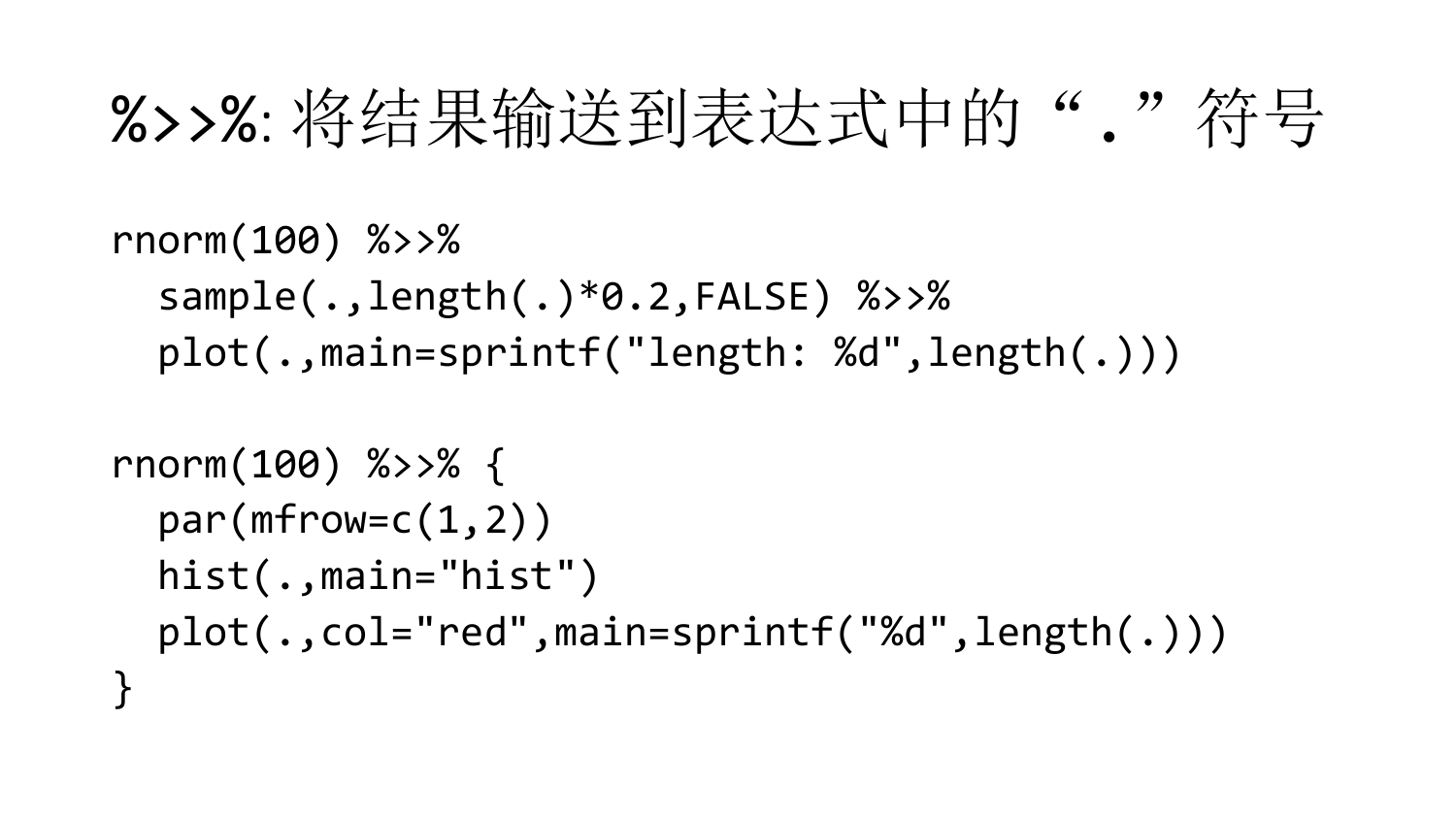#### %>%: 将结果输送到表达式中的"."符号

```
rnorm(10000,mean=10,sd=1) %>>%
  sample(.,size=length(.)*0.1,replace=FALSE) %>%
  log %>%
  diff \frac{\%}{\%}plot(.,col="red",type="l",
    main=sprintf("length: %d",length(.)))
```

```
mtcars %>>%
  lm(mpg \sim ., data=.) %>%
  summary
```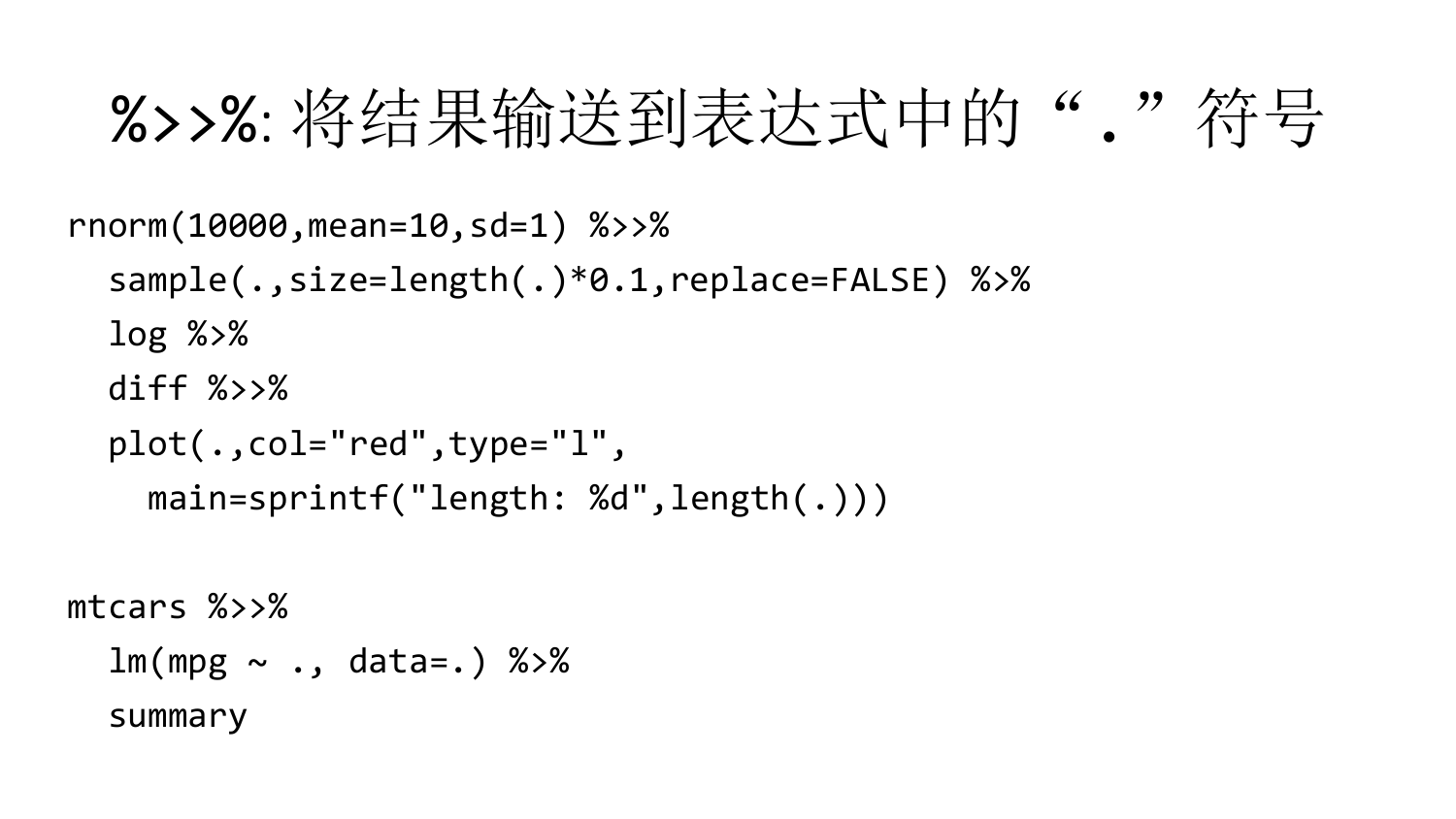#### %|>%: 将结果输送给 lambda 表达式

```
rnorm(100) %|> (x ~ plot(x))
```

```
^{\circ}\% > \%^{\circ} <- function(., lambda) {
  env \langle - new.env(parent = parent.frame())
  eval(as.call(list('<-',lambda[[2]], .)), envir = env)eval(lambda[[3]],envir = env)}
```

```
mtcars %|>%
  (df ~sim 1m(mpg ~sim ., data=df)) %summary
```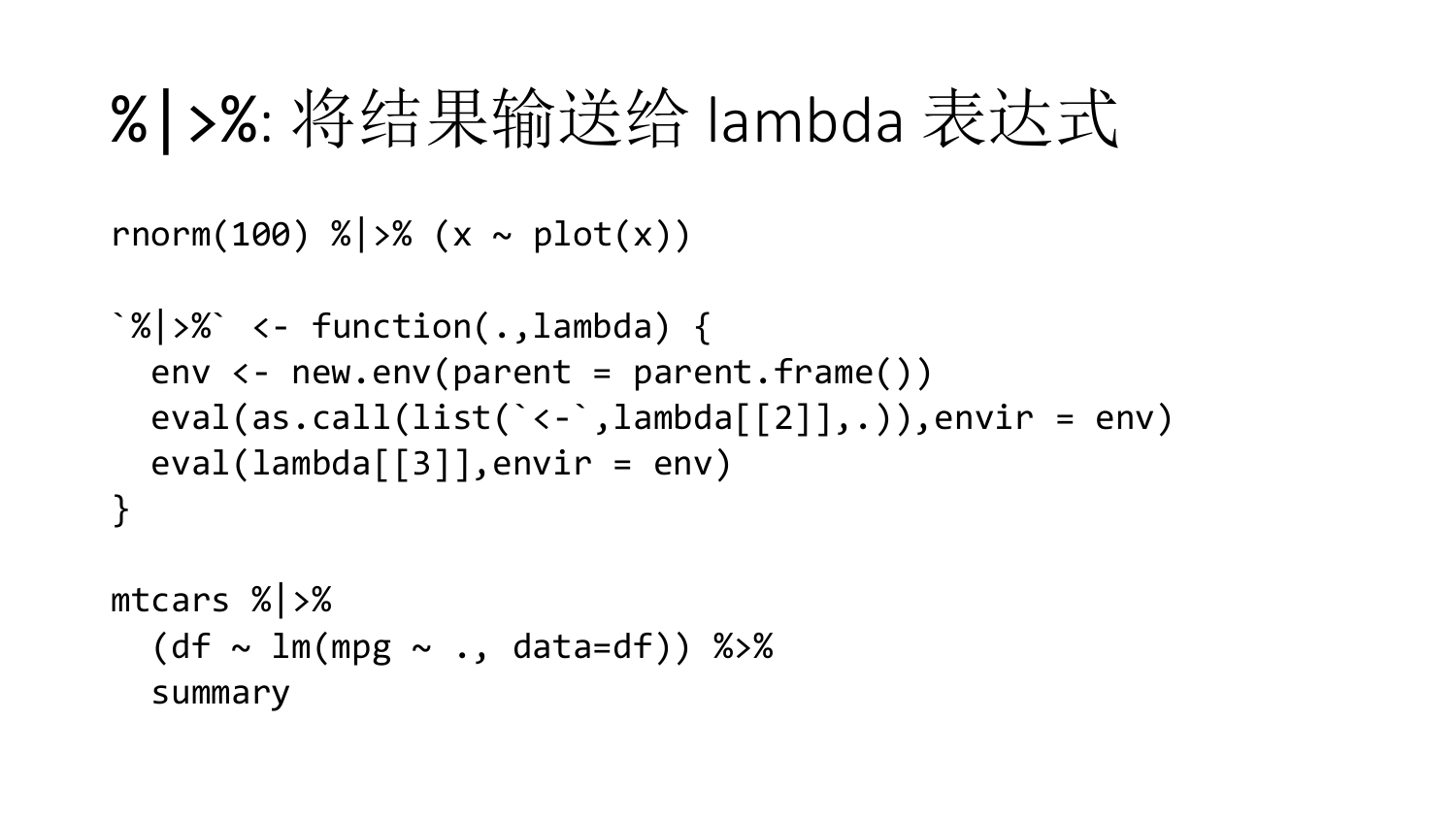#### %|>%: 将结果输送给 lambda 表达式

```
filter \leftarrow df \sim df[c("mpg","cyl","disp")]
reg \leftarrow df \sim lm(mpg \sim ., data=df)
resplot <- m ~ plot(m$residuals,col="red")
```
mtcars %|>% filter %|>% reg %|>% resplot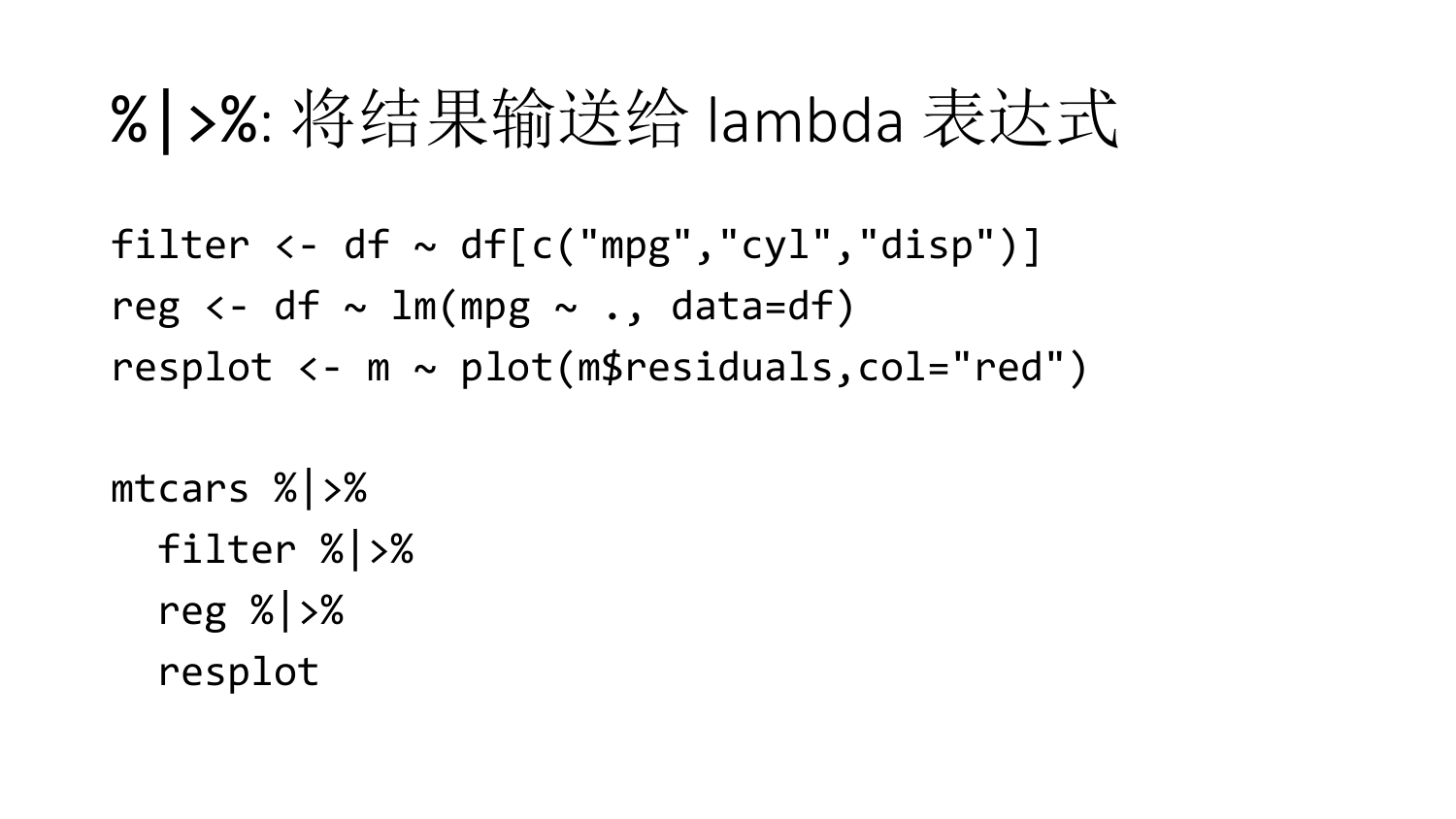#### 三种管道操作符的混合使用

#### mtcars %|>%  $(df ~sim 1m(mpg ~sim ., data=df)) %$ summary %>>% .\$fstatistic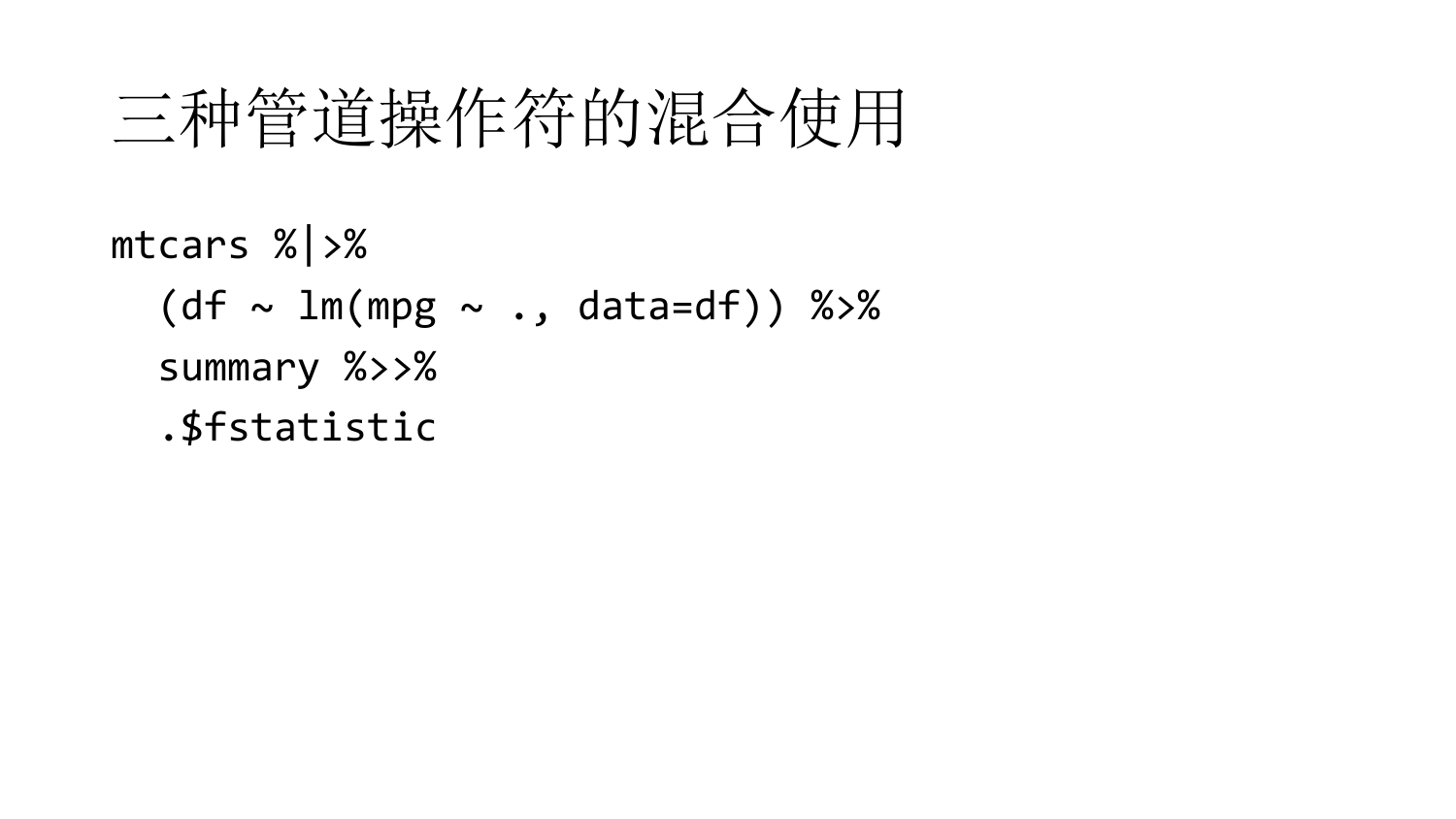#### dplyr+pipeR

library(dplyr) library(hflights) library(pipeR) data(hflights)

```
hflights %>%
 mutate(Speed=Distance/ActualElapsedTime) %>%
 group_by(UniqueCarrier) %>%
  summarize(n=length(Speed),speed.mean=mean(Speed,na.rm = T),
    speed.median=median(Speed,na.rm=T),
    speed.sd=sd(Speed,na.rm=T)) %>%
 mutate(speed.ssd=speed.mean/speed.sd) %>%
  arrange(desc(speed.ssd)) %>>%
  barplot(.$speed.ssd, names.arg = .$UniqueCarrier,
   main=sprintf("Standardized mean of %d carriers", nrow(.)))
```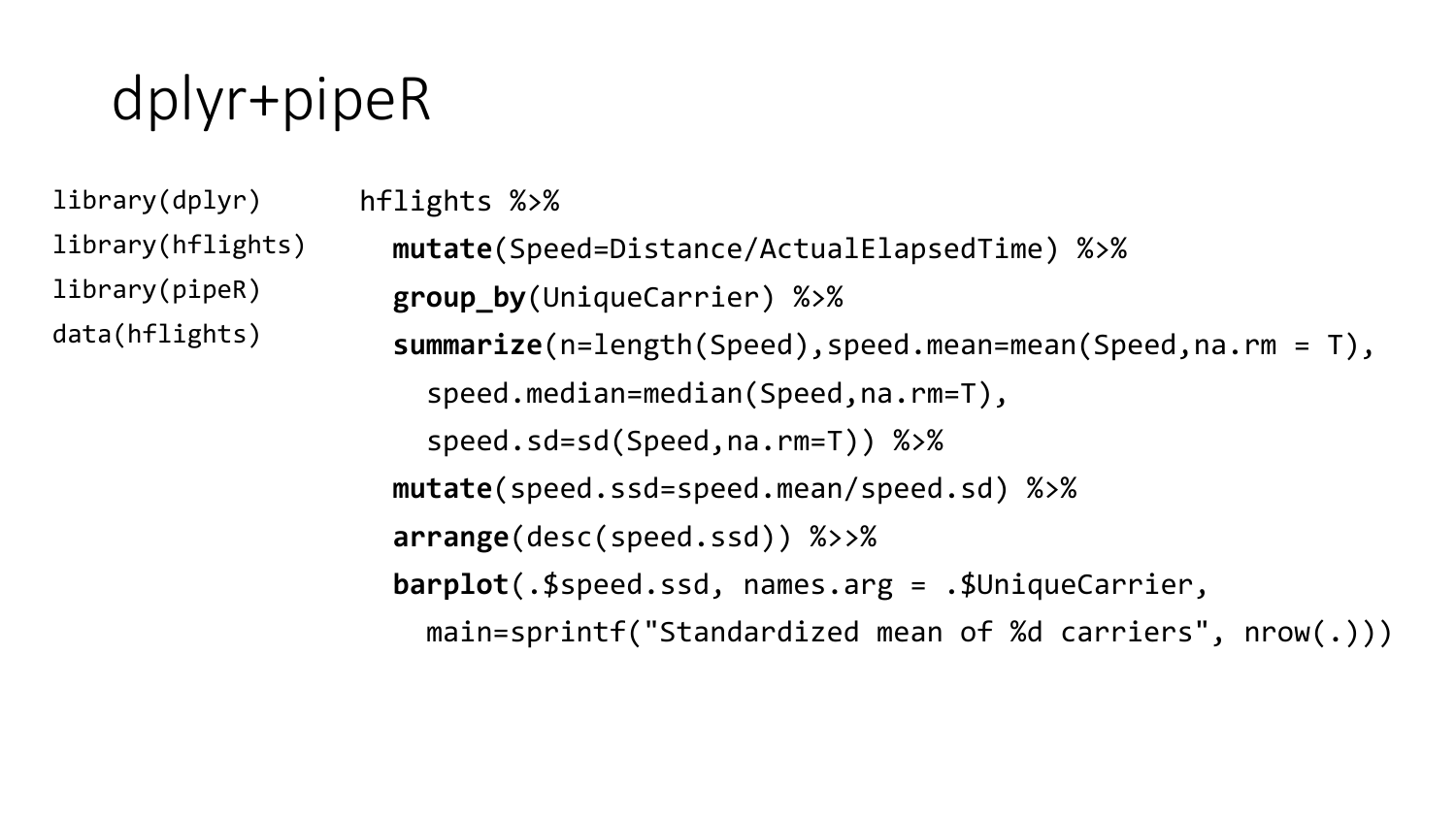#### dplyr+pipeR

#### **Standardized mean of 15 carriers**

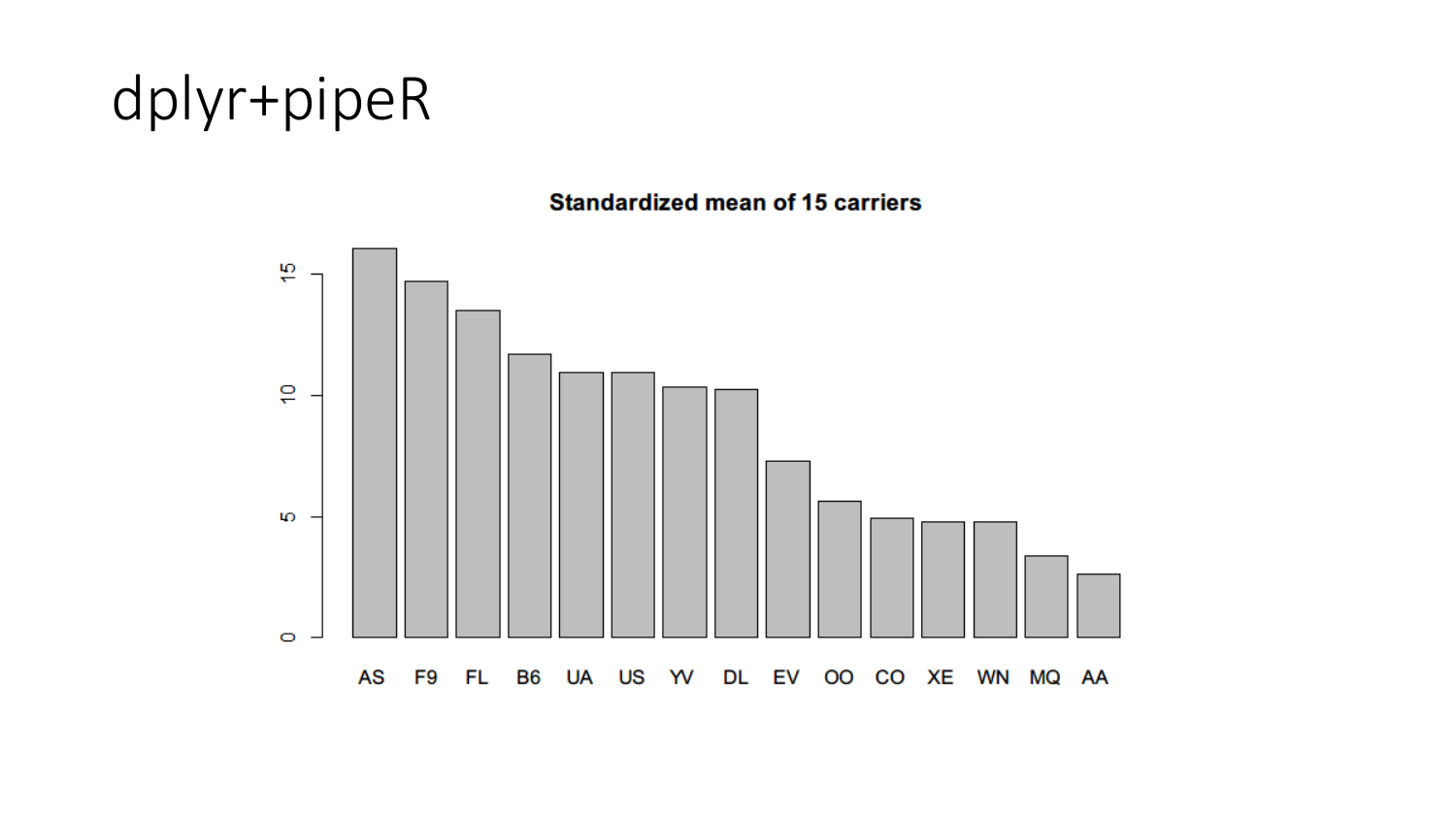总结

- %>%: 把符号左边的对象传输到右边函数的第一个参数, 右边可 以是函数名称(name),也可以是函数调用(call);
- %>>%: 把符号左边的对象传输到右边**表达式**中的".", 右边可 以是任意表达式,引用前面的对象时必须用"."来表示;
- %|>%: 把符号左边的对象传输到右边的lambda表达式来决定如何 计算,其中lambda表达式必须是(x ~ f(x)), x定义符号名称, f(x)是任意关于x的表达式。
- 三种管道符号可以任意串接,但使用时必须明确意义。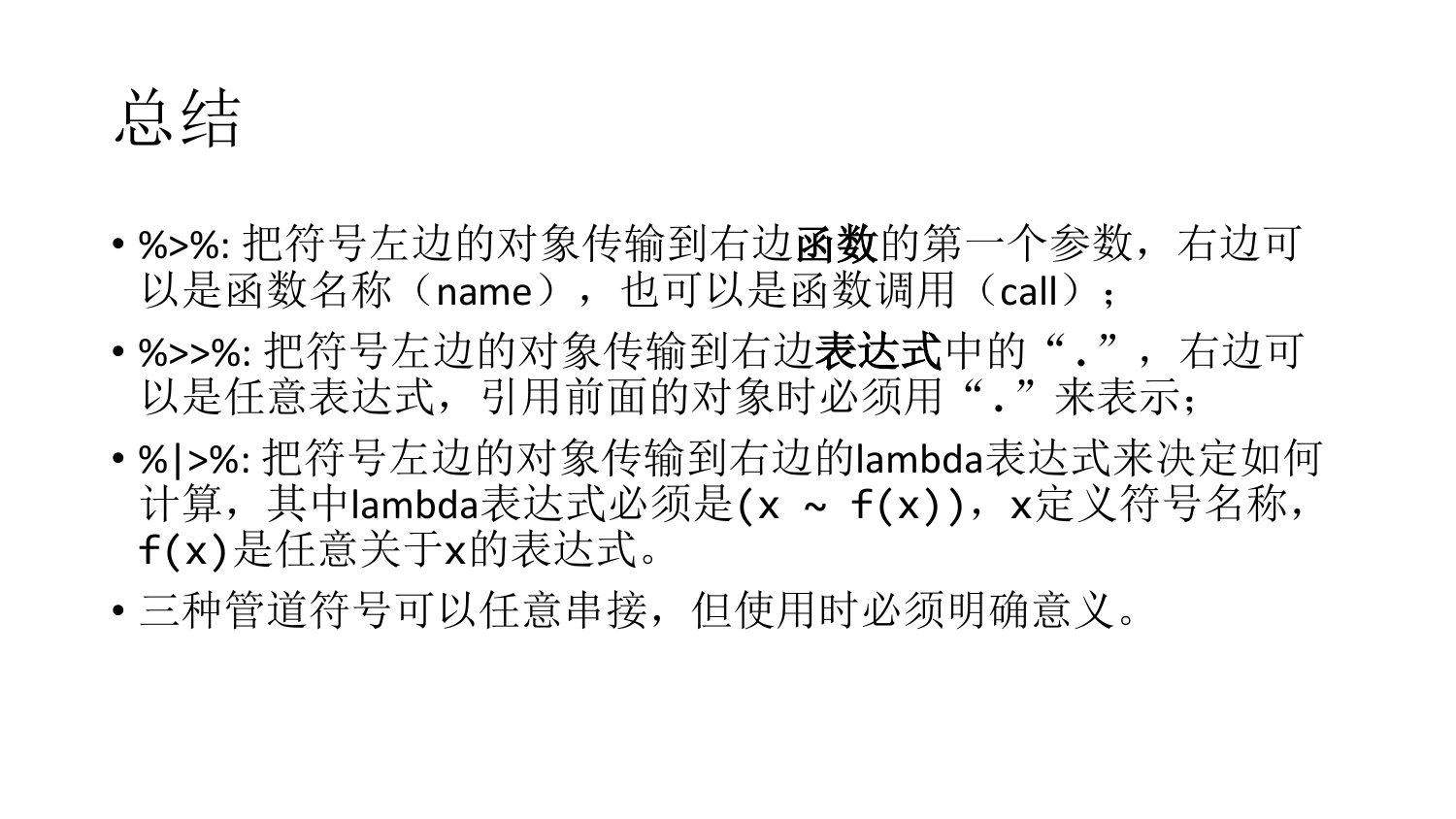# 使用案例: 正则表达式分情况匹配

```
readline("? ") %>%
str_detect(c("^a","^b","^c","^.")) %>%
structure(names=c("a","b","c","no")) %>%
which %>%
head(1) %>%
names %>%
switch(
  a="case 1",b="case 2",c="Case 3",no="no case") %>%
cat
```